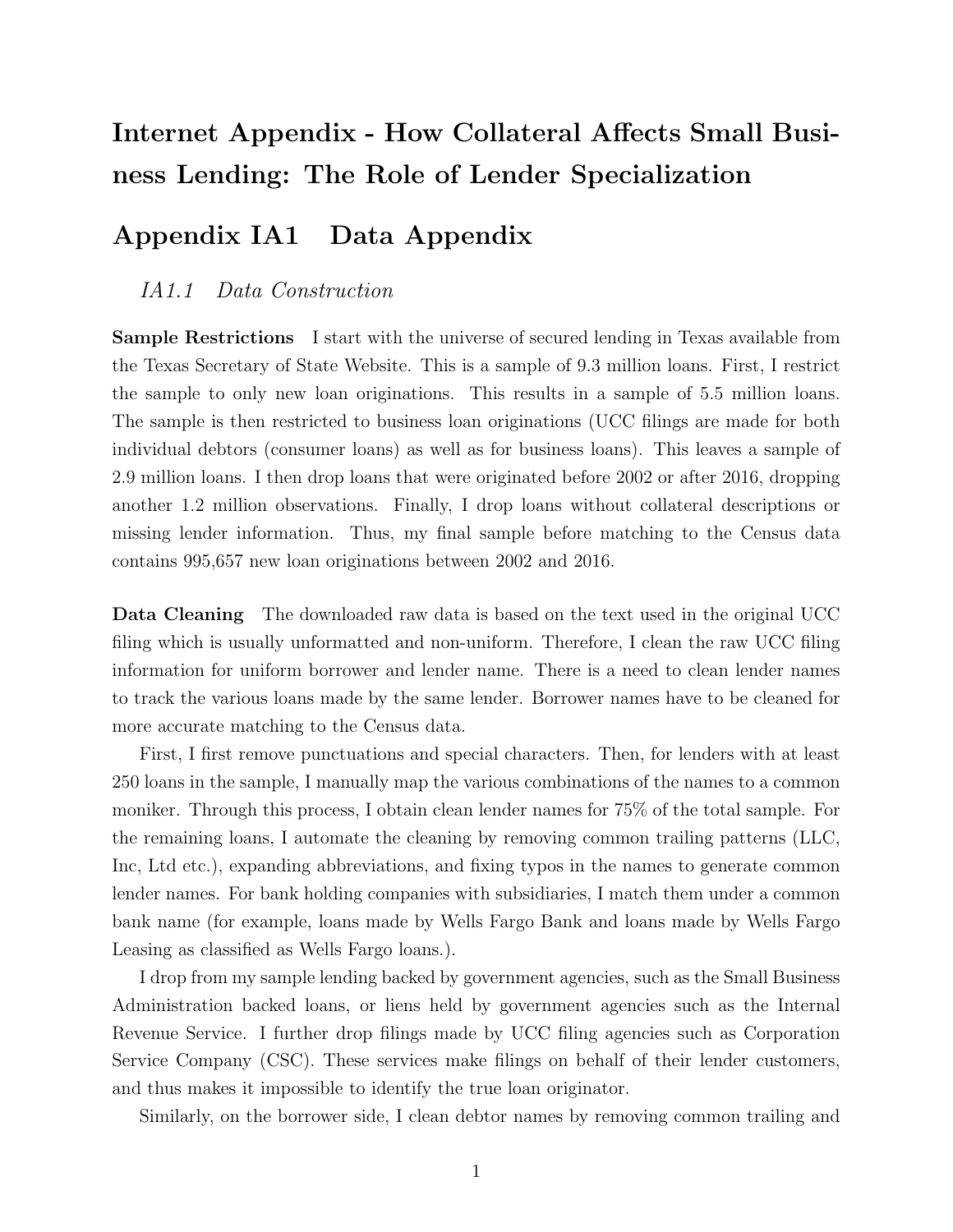leading patterns. After merging to the Census data, I drop all firms in FIRE industries (financial, and real estate firms; NAICS code 52 and 53) from the sample. I also drop firms with 0 employment and payroll from the sample.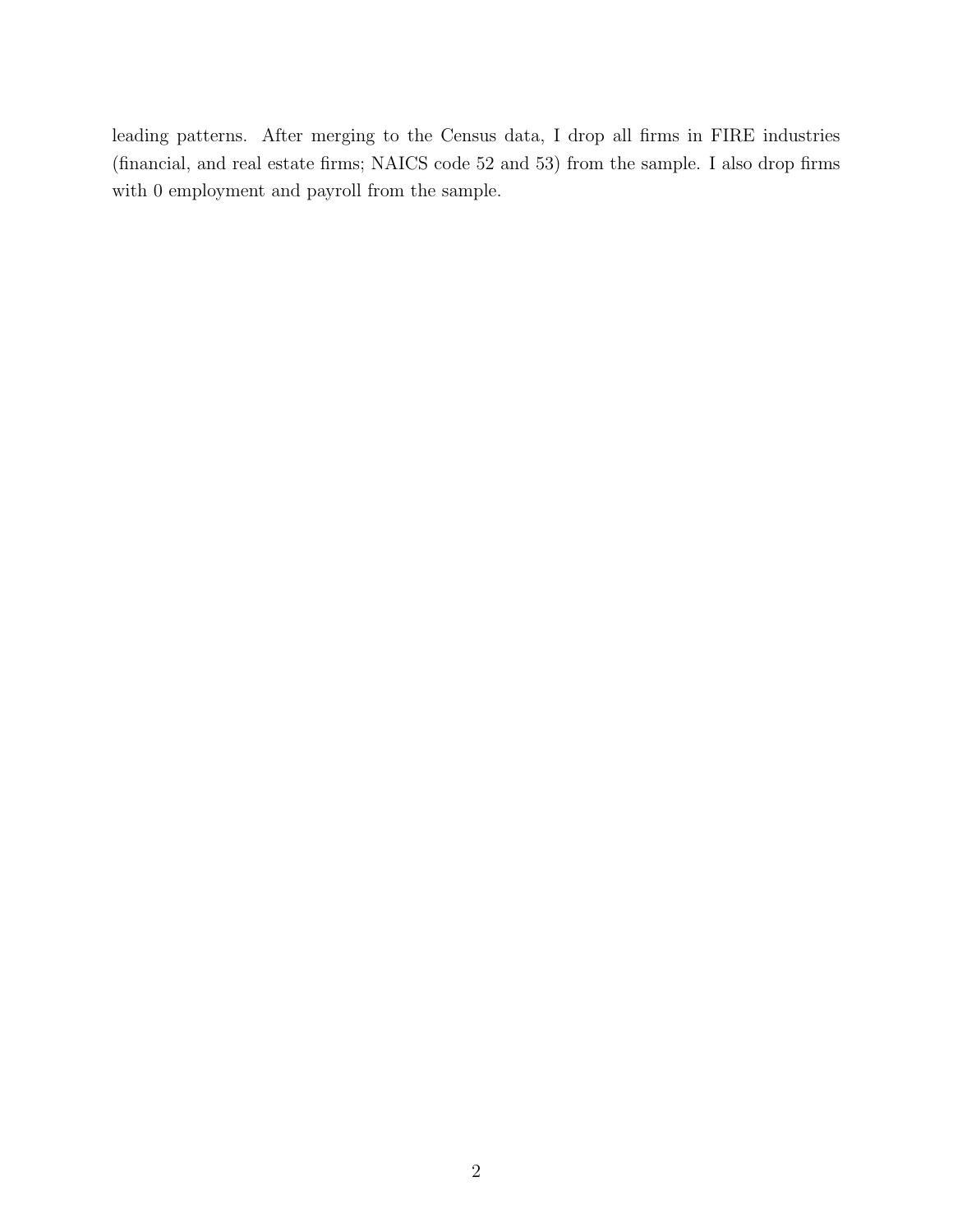### IA1.2 Comparison to Other Data Sources

CRA data The most commonly used data on small business lending is the data collected under the Community Reinvestment Act (henceforth, CRA data). While there is overlap between the UCC data and the CRA data, there are also significant differences that I highlight below.

First, my data covers bank, finance companies, and other nonbank lenders. The CRA data only covers lending by banks whose assets exceed \$1 billion.

Second, my data is collected from UCC filings. Lenders make UCC filings to preserve priority in bankruptcy. The CRA data is collected under the Community Reinvestment Act. The CRA data is used to compute a bank's CRA rating, which is relevant to banks because it determines whether regulators approve proposed mergers and acquisitions. Hence, banks have incentives to report lending in certain areas and there is anecdotal evidence that banks adjust their reported lending according to these incentives.<sup>35</sup> Hence, reporting incentives may affect the quality of the CRA data when used to measure new credit.

Third, the CRA data includes both secured and unsecured credit while UCC filings, by definition, are only made for secured transactions. This means I do not cover unsecured credit to businesses. My understanding is that the main source of unsecured credit are credit cards issued to small businesses.<sup>36</sup>

Fourth, my data identifies new loan originations. The CRA data reports changes in credit limits as new lending even if the change does not result in lending. Moreover, the CRA data counts loan refinancing as new loan originations, while the UCC filings do not. Hence, there is a concern that the CRA may overstate changes in new lending.

Fifth, my data covers all secured lending irrespective of loan size. The CRA data only includes commercial and industrial loans (C&I loans) of less than \$1 million. The Government Accountability Office (GAO) has pointed out that the \$1 million cut-off (which has remained unchanged since 1992) may undercount lending and that the cut-off in loan size rather than firm size may mismeasure actual lending to small businesses.<sup>37</sup>

Sixth, the CRA data are collected at different levels of aggregation. The UCC data is at the loan-level and be matched to lender and firm characteristics. It also contains information on the underlying collateral. The UCC data, however, does not include information on loan

<sup>35</sup>See for example, [https://www.wsj.com/articles/never-mind-the-ferrari-showroom-bank](https://www.wsj.com/articles/never-mind-the-ferrari-showroom-bank-regulators-say-this-a-poor-neighborhood-1495108800)[regulators-say-this-a-poor-neighborhood-1495108800](https://www.wsj.com/articles/never-mind-the-ferrari-showroom-bank-regulators-say-this-a-poor-neighborhood-1495108800)

<sup>36</sup>For credit lines and business credit cards, the CRA calculates the loan amount as the total credit limit of the line. As of 2013, there were 28.3 million business cards. Source - The 2013 Federal Reserve Payments Study, which can be found at [https://www.frbservices.org/assets/news/research/2013](https://www.frbservices.org/assets/news/research/2013-fed-res-paymt-study-detailed-rpt.pdf) [fed-res-paymt-study-detailed-rpt.pdf](https://www.frbservices.org/assets/news/research/2013-fed-res-paymt-study-detailed-rpt.pdf)

<sup>37</sup><https://www.gao.gov/reports/GAO-18-312/>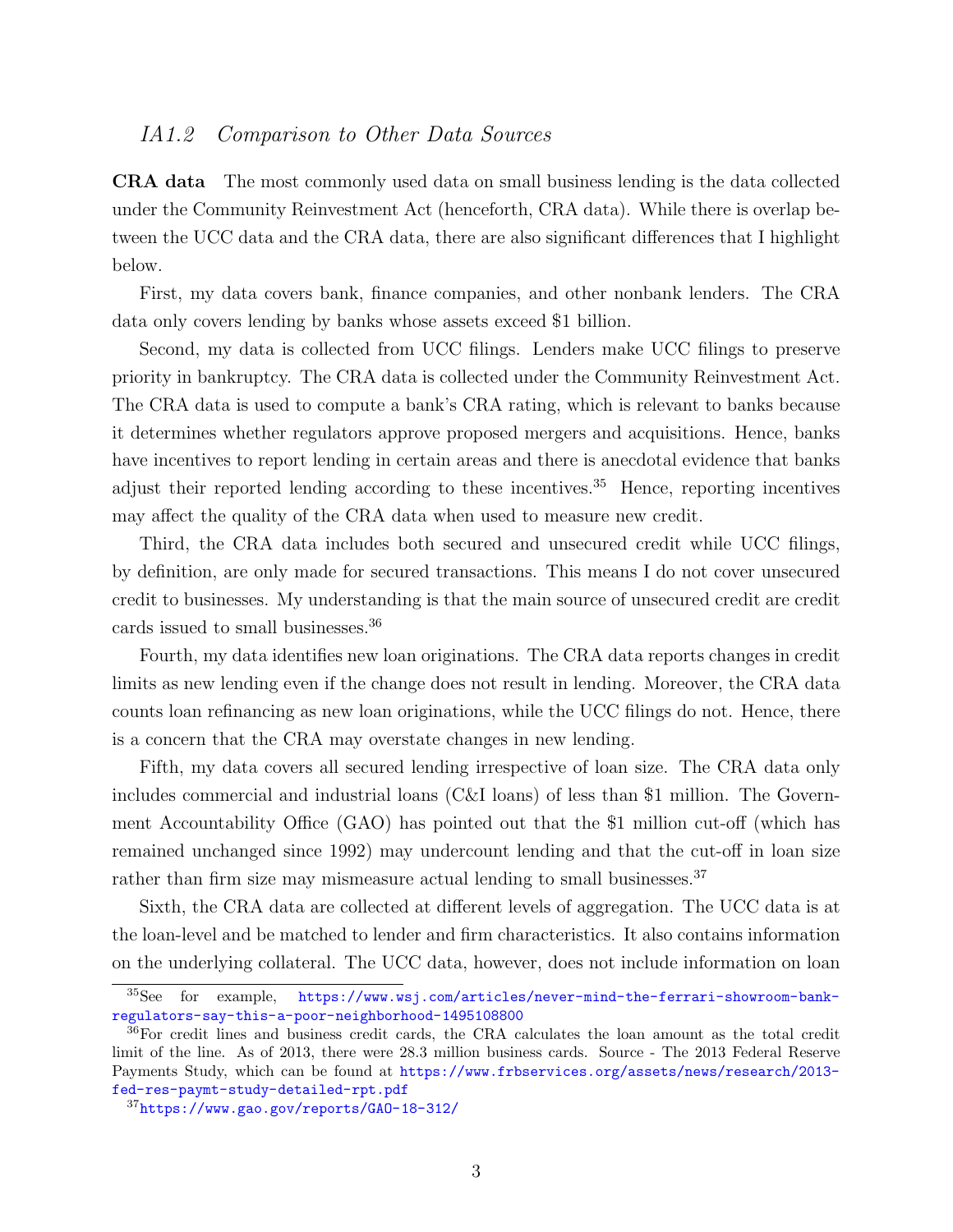amount. CRA data is collected at the bank-county level and cannot be matched to firm characteristics and does not contain collateral information.

Taken together, the two datasets appear to be complementary. My data has detailed information at the firm-level and regarding collateral but misses information on loan amount and unsecured lending. CRA data includes unsecured lending but cannot be matched at the firm-level and has no information on collateral and larger loans. The CRA data covers banks, while the UCC data includes finance companies and other nonbank lenders. Both datasets may suffer from potential reporting biases. At a minimum, the UCC data provides a way to assess the validity of the widely used CRA data.

Syndicated loan data Another commonly used data source on business lending comes from DealScan. DealScan covers syndicated lending to large businesses. The average size of a syndicated loan in 2016 was \$417 million, with 90% of the loans over \$10 million. Syndicated loan borrowers are large with mean annual sales of \$9 billion in 2016. While syndicated lending is covered by the UCC filings, it only constitutes a small fraction of the number of loans. In 2016, there were about 4,300 syndicated loans made to 2,400 companies. For comparison, there were 1.25 million loans made to over 790,000 firms in the U.S. in the universe of UCC data. Syndicated loans account for less than 0.35% of the UCC data.

### IA1.3 Example Collateral Descriptions

#### Examples on lien on specific (real) assets

1 john deere 6210 utility tractor  $s/n$  106210 p2220681 john deere 620 loader s/n w00620 x008907

one (1) 1999 ford model f350 **truck** vin# 1fdwf36f6xee66983 one (1) 2000 ford mode l f350  $true$ k vin $\#$  1fdwf36f2yeb69887 one (1) john deere model 550h  $crawler$ **dozer** s/n t0550hx878428 one (1) ingersoll rand model sd100 **roller** s/n 160632 one (1) ingersoll rand model sd100f **roller** s/n 160766 one (1) caterpillar model 416c loader backhoe s/n 4zn21386 one (1) dynaweld lowboy vin $\#$ 4u181djx7y1038915 one (1) **freightliner** model fl70 **truck** vin# 1fv6hlba4tl601168 one (1) terex model rt230xl 30 ton rough terrain **crane**  $s/n$  12218 one (1) 1994 **freightliner** model fld12064sd **tractor truck** vin# 1fuyfsyb8rh763880 one (1) komatsu model br350jg crusher s/n 12 67 one (1) caterpillar model d8r **dozer** s/n  $\gamma$ xm04399 one (1) caterpillar model 81 5f compactor  $s/n$  1gn00742 one (1) caterpillar model 140h **motor grader**  $s/n$  9tn008 74 one (1) ingersoll rand model sd100f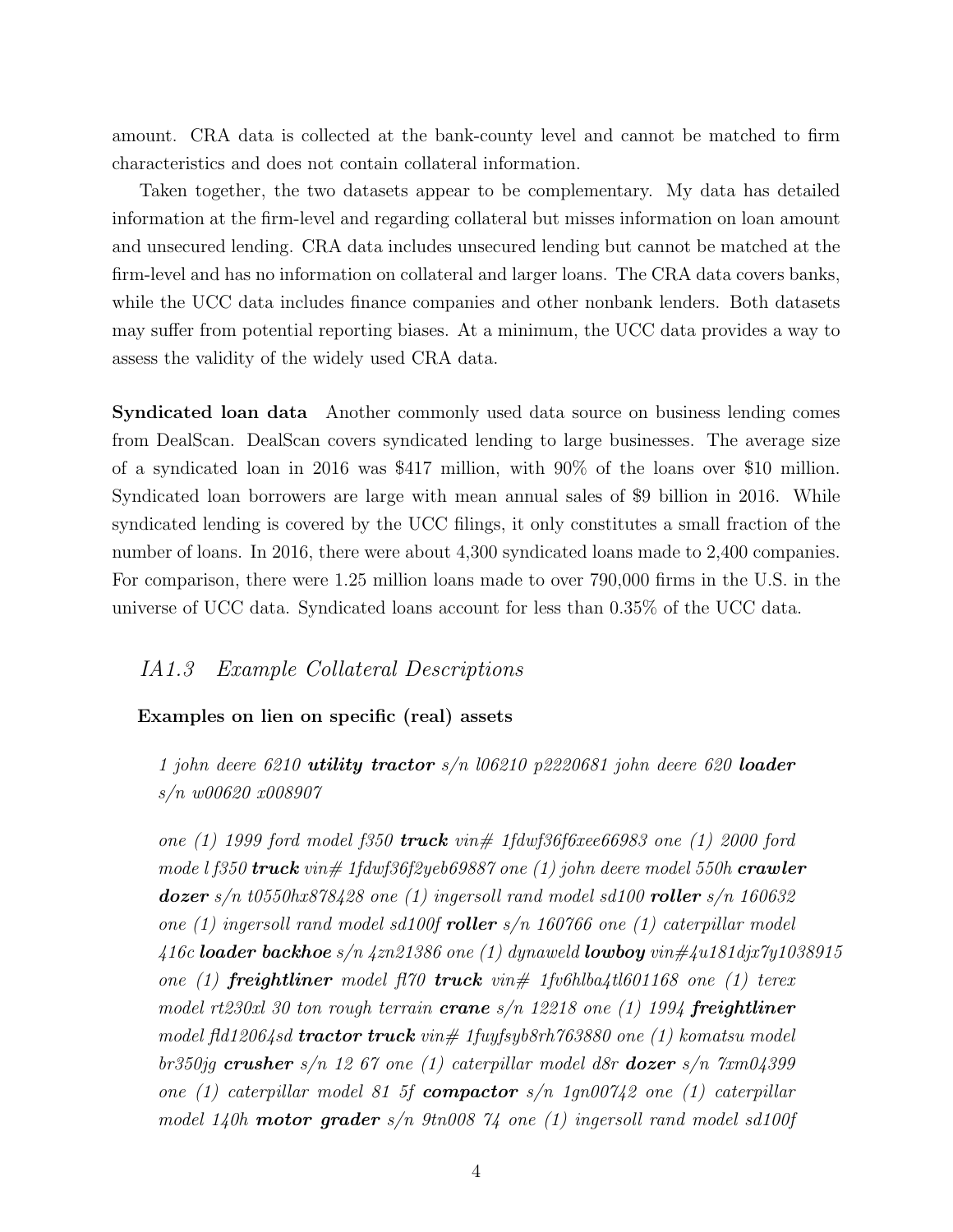**compactor**  $s/n$  160297 complete with all present and future attachments, accessories, replacement parts, repairs, additions and all proceeds thereof.

1 9 channel dvmr with cd, 250gb hd1 ups **battery** backup  $450$ va capacity1 jvc low light digital color **camera** with auto iris varifocal lens and outdoor housing and mount

1. 250 acres of irrigated **wheat** located on section  $449$ , block 1-t, t& no ry. co. survey, sherman county, texas ("section  $449$ ");2. 114 acres of dry land **wheat** located on section  $449.3$ . 2 anhydrous **storage tanks** located on section  $449$ ; and 4. 1 moline **irrigation motor** and 1 caterpillar **motor** located on section  $449$ .

one (1) manitex model m22101 **hydraulic boom crane**  $s/n$  45161 complete with all present and future attachments, accessories, replacment parts, repairs, additions and all proceeds thereof.

### Examples of blanket liens

all inventory, equipment, accounts (including but not limited to all health-care -insurance receivables), chattel paper, instruments (including but not limited to all promissory notes), letter-of-credit rights, letters of credit, documents, deposit accounts, investment property, money, other rights to payment and performance, and general intangibles (including but not limited to all software and al l payment intangibles); all attachments, accessions, accessories, fittings, increases, tools, parts, repairs, supplies, and commingled goods relating to the foregoing property, and all additions, replacements of and substitutions for all or any part of the foregoing property; all insurance refunds relating to the foregoing property; all good will relating to the foregoing property; all records and data and embedded software relating to the foregoing property, and all equipment, inventory and software to utilize, create, maintain and process any such records and **data on electronic media**; and all supporting obligations relating to the foregoing property; all whether now existing or hereafter arising, whether now owned or hereafter acquired or whether now or hereafter subject to any rights in the foregoing property; and all products and proceeds (including but not limited to all insurance payments) of or relating to the foregoing property. including but not limited to all business assets of mdj floorings, inc. located at 10641 harwin dr. #500, houston, texas 77036; and wherever located.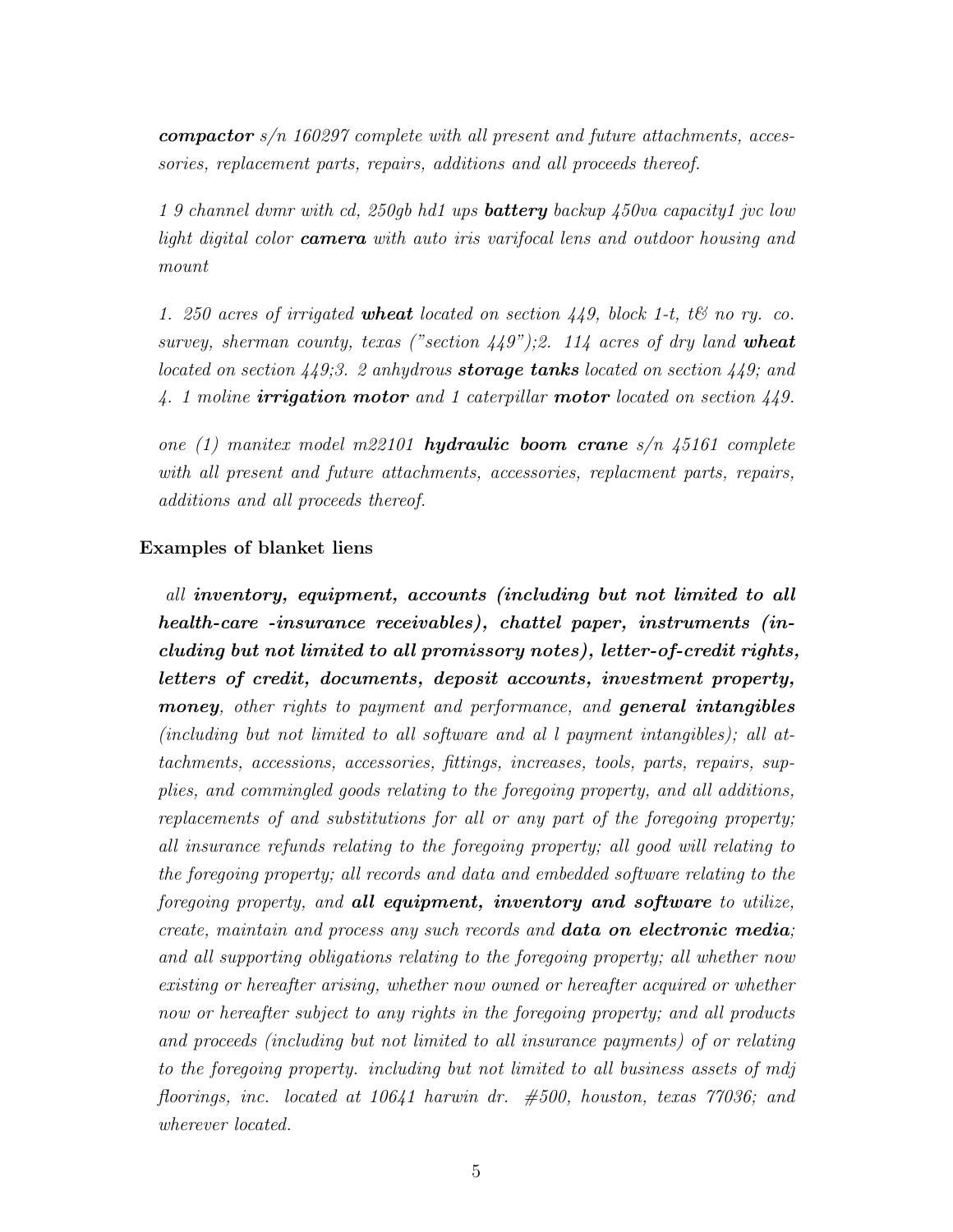all of debtor's accounts, notes, drafts, acceptances, instruments, chattel paper and general intangibles, and all guaranties and suretyship agreements relating thereto and all security for the payment or performance thereof, whether now existing or hereafter arising; all proceeds, monies, income, benefits, collections and products thereof and thereon and attributable or accruing thereto; all goods which give rise or may give rise thereto, including, without limitation, all re turned or repossessed goods and other goods the sale or delivery of which gave rise or may give rise to any of such **accounts, notes, drafts, acceptances,** instruments, chattel paper or general intangibles, including the right of stoppage in transit, and the products and proceeds thereof; and all rights of debtor, whether or not earned by performance, under contracts to sell or lease goods or render services, and all proceeds thereof.

all debtors assets and properties wherever located, including without limitation all equipment of any kind or nature, all vehicles, vehicle parts and in**ventory** now owned or hereafter acquired, without limitation, purchase money inventory, the purchase of which was financed or floorplanned by dealer services corporation for debtor of whatever kind or nature, and all returns, repossessions, exchanges, substitutions, attachments, additions, accessions, accessories, replacements, and proceeds thereof; all accounts receivable, chattel paper, and general intangibles now owned or hereafter acquired by debtor together with the proceeds thereof; all of debtors documents, books and records relating to the forgoing.

all inventory, chattel paper, accounts, contract rights, equipment, general intangibles and fixtures; together with following specifically described property: **furniture and machinery**; whether any of the foregoing is owned now or acquired later; all accessions, additions, replacements and substitutions relating to any of the foregoing; all records of any kind relating to any of the foregoing; all proceeds relating to any of the foregoing (including insurance, general intangibles and other account proceeds)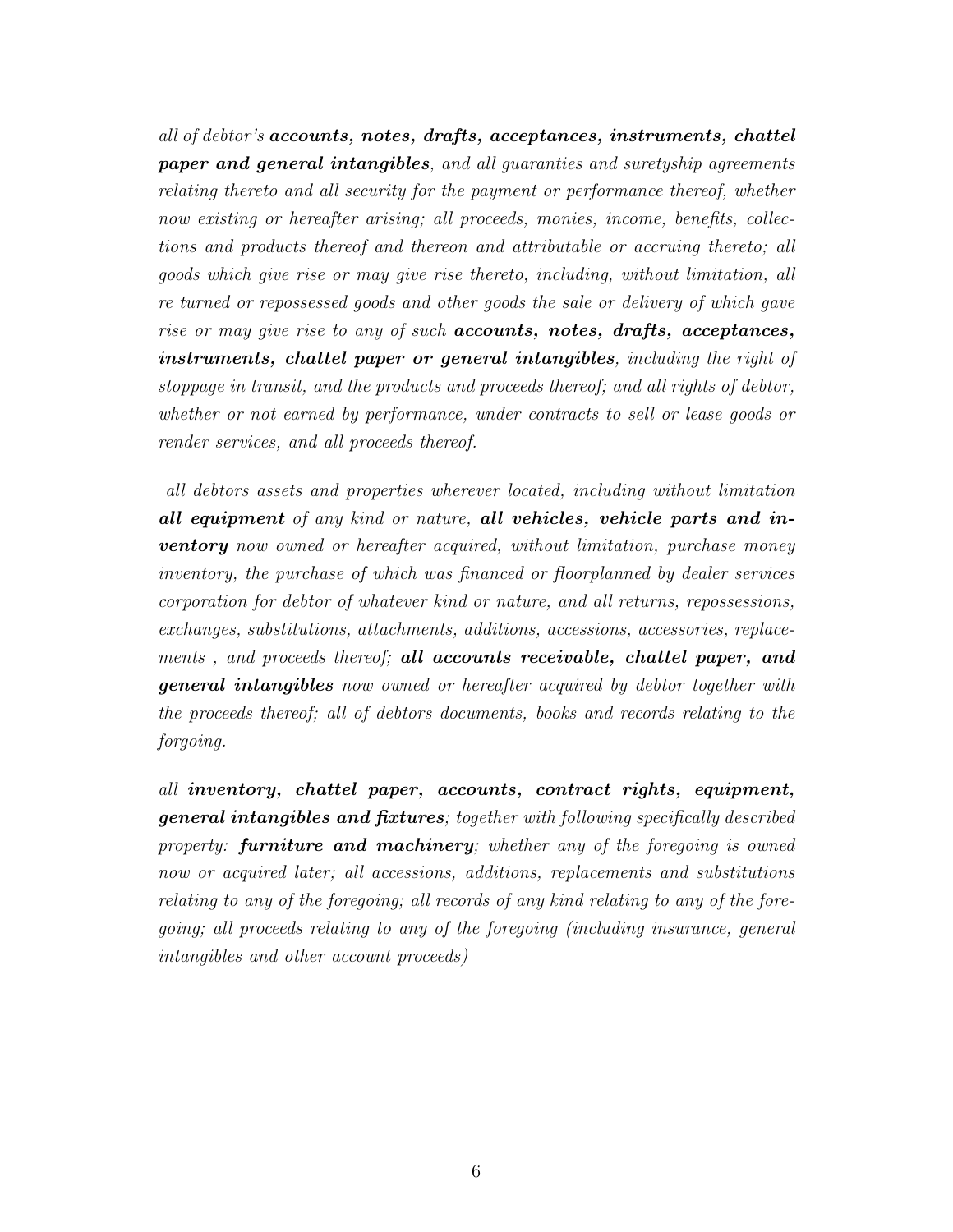# Appendix IA2 Dictionary of Real Assets

adapter, aircraft, airframe, alarm, ale, alloy, alum, aluminum, amplifier, antenna, apple, appliance, arrow, art, asphalt, atv, audio, auto, automobile, automotive, avionics, axle, backhoe, bailee, ball, band, barrel, basket, battery, beam, bed, beef, bell, belt, beverage, bike, bin, blade, blast, blaster, blender, blinds, blocks, blower, bluetooth, boat, boiler, bolt, bottle, box, bracket, brakes, brass, bread, bridge, broom, brush, buckets, buggy, bulls, burner, bus, bush, cab, cabinet, cable, cad, cage, calves, camera, canopy, car, carbon, card, carpet, carriage, carriers, cars, cart, cartridge, casing, cassette, cattle, cell, cellular, cement, chains, chair, chamber, charger, chassis, chemical, chiller, chip, chipper, chisel, chrome, chute, circuit, clamp, cleaner, clothing, coil, coin, compactor, components, compressor, computer, concrete, condenser, conditioner, condominium, cone, connector, console, container, controller, converter, conveyors, coolant, cooler, copier, cord, cordless, corn, cotton, counters, coupler, cows, cpu, craft, crane, crawler, crop, crude, crusher, cultivator, cup, cutter, cycle, cylinder, deck, dental, desk, desktop, diamond, diesel, dig, digger, digital, dishes, dishwashers, disk, dispenser, dock, dodge, dome, door, dozer, drain, drapes, drawers, drill, drilling, drink, drives, drugs, drum, dryer, duct, dumbbell, electric, electrical, electronic, elevator, embroidery, encumbrancer, engine, ethernet, excavator, exhaust, exploration, extinguisher, extraction, extractor, fab, fabric, fans, farm, fax, feed, feeder, fence, fertilizer, fiber, fiberglass, film, filters, flatbed, fleet, flex, flight, floor, floppy, fluid, forklift, forks, frame, freezer, freight, freightliner, fryer, fuel, furance, fuse, gas, gasoline, gator, gauge, gear, generator, genset, gin, glass, gold, golf, goods, grain, granite, graphic, grill, grinder, gun, hammer, handpiece, handsets, hardware, harvester, hat, hauler, hay, header, headsets, heater, heating, highway, hoe, hog, hopper, hose, hustler, hvac, hydraulic, hydro, hydrocarbons, ice, imagerunner, imaging, incinerators, inkjet, inverter, iron, irrigation, jack, jaws, jet, jewelry, keyboard, kitchenware, knife, lamb, laminator, lamp, land, laptop, laser, laserjet, latex, lathe, laundry, lcd, lead, leather, led, lever, lift, lighting, lights, liquid, liquor, livestock, loader, lock, log, loop, lots, lowboy, lube, macbook, magnet, mast, medicine, merchandise, mercury, metal, meters, microfiche, microfilm, microwave, milk, milling, mineral, mining, mirror, mixer, mobile, modem, modular, monitor, motor, motorgrader, mouse, mower, mud, needle, network, nylon, oak, oil, oilfield, optical, optiplex, orange, oven, oxygen, package, pad, paint, paintings, pallet, panel, pencil, peripheral, petroleum, phone, photograph, pickup, pipes, pivot, plane, plant, planter, plasma, plat, plate, platinum, plow, plumbing, pneumatic, pool, ports, pot, poultry, print, printer, printing, probing, propane, propeller, pulse, pump, quad, rack, radio, rafts, rail, railroad, rake, rams, ranch, recorder, refrigerator, rice, rings, ripper, robot, rock, rod, roll, rollers, roof, rotary, router, rubber, saddle, sand,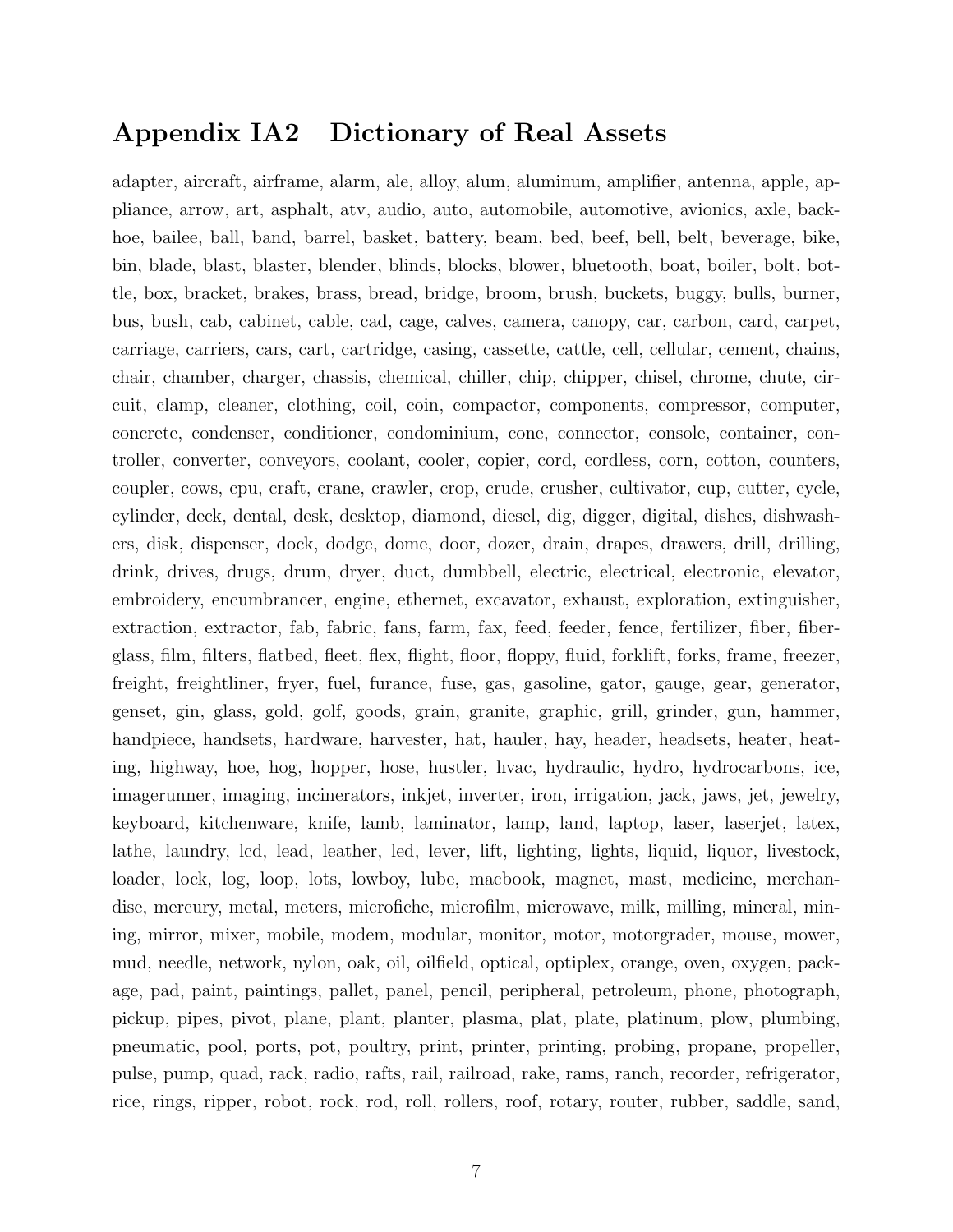sander, sapphire, satellite, savings, scale, scanner, scanning, scissor, scraper, screens, screw, scrubber, seats, seed, sensor, server, sewer, shaft, sheets, shelf, shell, shifter, ship, shipment, shippers, shipping, shredder, shuttle, signage, silver, sink, skid, skidder, skidsteer, software, solar, spindle, sprayer, sprinkler, ssd, stabilizer, stacker, stainless, stationary, steam, steel, steer, stone, stool, storage, store, stoves, strap, stream, stripper, strobe, structures, swap, sweeper, swing, switchboards, systems, table, tablet, tank, tanker, tape, taps, technology, telehandler, telephone, telescopic, television, tents, terminal, thermal, thumb, timber, tire, titan, titles, tooling, tools, tower, track, tractor, trailer, trailmobile, trainer, transformers, transmission, tray, treadmill, trench, trimble, trimmer, trolley, truck, trucking, trunk, trust, tube, tubing, tv, ultrasonic, ultrasound, upholstery, vacuum, valve, van, vehicle, ventilating, vessel, wagon, walls, walnut, ware, warehouse, washer, welding, wheat, wheel, wheeler, whet, widescreen, wifi, wind, window, wine, wing, wire, wireless, wiring, wood, wrench,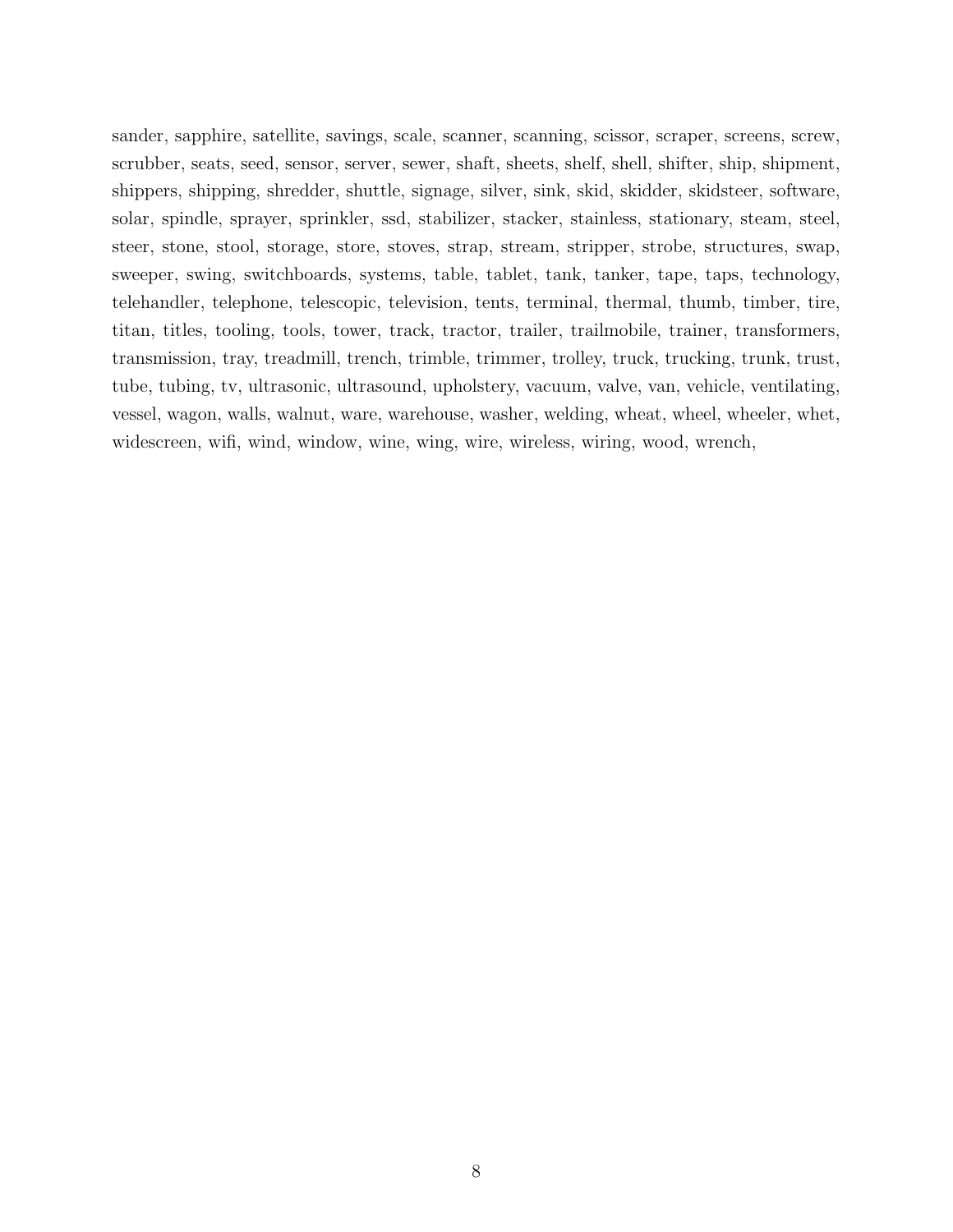## Appendix IA3 Additional Figures

Figure IA1: Match Rates

Figure plots the number of loans in the full sample of UCC-1 filings and the matched UCC-LBD sample.



### Appendix IA4 Additional Tables

Table IA1: Firm-Lender Lending - Dynamic Difference-in-difference

This table studies the effect of borrower-lender collateral match on access to credit in the aftermath of the 2008 financial crisis. The sample consists of borrower-lender pairs in Texas with a lending relationship between 2002-07.

 $\mathbf{y}_{flt} = \alpha_f + \gamma_l + \delta_t + \beta_t$ Firm-Lender Collateral $\text{Match}_{fl} \times \mathbf{1}_t + \epsilon_{fci}$ 

where firm  $f$ , lender  $l$ , and year  $t$ . The dependent variable is an indicator that takes value of one if the firm-lender pair is observed to have a loan in a given year, scaled by frequency of loans between the pair in the pre-crisis period. Firm-Lender Collateral Match Quality captures the level of collateral specialization of the lender in the borrower's collateral. Standard errors clustered at lender level.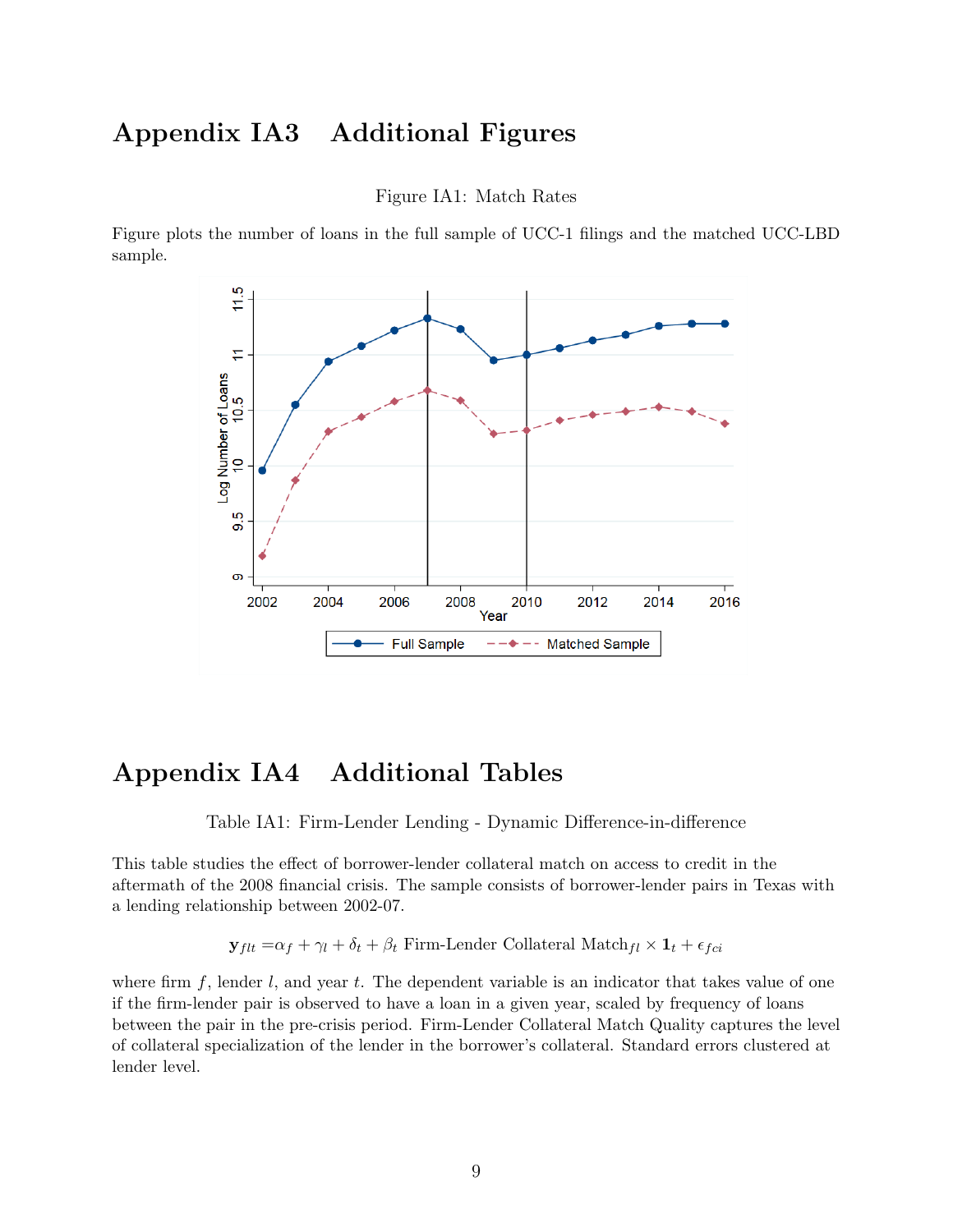|                                     | (1)         | (2)         | (3)        | (4)        | (5)        |
|-------------------------------------|-------------|-------------|------------|------------|------------|
|                                     | Scaled      | Scaled      | Scaled     | Scaled     | Scaled     |
|                                     | Loan        | Loan        | Loan       | Loan       | Loan       |
| Firm-Lender Collateral Match x 2002 | $-0.105$    | $-0.122***$ | $-0.046$   | $-0.097*$  | 0.006      |
|                                     | (0.074)     | (0.037)     | (0.103)    | (0.058)    | (0.044)    |
|                                     |             |             |            |            |            |
| Firm-Lender Collateral Match x 2003 | $-0.114**$  | $-0.016$    | $-0.055$   | 0.009      | $-0.009$   |
|                                     | (0.056)     | (0.044)     | (0.086)    | (0.065)    | (0.059)    |
| Firm-Lender Collateral Match x 2004 | $-0.122***$ | $-0.093*$   | $-0.062$   | $-0.068$   | $-0.160**$ |
|                                     | (0.047)     | (0.054)     | (0.070)    | (0.076)    | (0.074)    |
|                                     |             |             |            |            |            |
| Firm-Lender Collateral Match x 2005 | $-0.053$    | 0.02        | 0.009      | 0.048      | $-0.037$   |
|                                     | (0.045)     | (0.044)     | (0.062)    | (0.068)    | (0.070)    |
| Firm-Lender Collateral Match x 2006 | 0.052       | 0.055       | $0.116**$  | 0.085      | 0.102      |
|                                     | (0.047)     | (0.041)     | (0.045)    | (0.061)    | (0.067)    |
|                                     |             |             |            |            |            |
| Firm-Lender Collateral Match x 2007 | $-0.064$    | $-0.031$    |            |            | 0.078      |
|                                     | (0.046)     | (0.044)     |            |            | (0.071)    |
|                                     |             |             |            |            |            |
| Firm-Lender Collateral Match x 2008 | $0.291***$  | $0.256***$  | $0.355***$ | $0.287***$ | $0.143**$  |
|                                     | (0.043)     | (0.039)     | (0.056)    | (0.045)    | (0.057)    |
| Firm-Lender Collateral Match x 2009 | $0.278***$  | $0.275***$  | $0.342***$ | $0.306***$ | $0.172***$ |
|                                     | (0.052)     | (0.037)     | (0.072)    | (0.050)    | (0.043)    |
|                                     |             |             |            |            |            |
| Firm-Lender Collateral Match x 2010 | $0.197***$  | $0.154***$  | $0.261***$ | $0.184***$ | 0.049      |
|                                     | (0.054)     | (0.037)     | (0.081)    | (0.054)    | (0.051)    |
|                                     |             |             |            |            |            |
| Firm-Lender Collateral Match x 2011 | 0.061       | $0.067*$    | $0.123**$  | $0.095*$   | $0.122**$  |
|                                     | (0.053)     | (0.037)     | (0.057)    | (0.056)    | (0.049)    |
| Firm-Lender Collateral Match x 2012 | 0.042       | 0.013       | $0.102**$  | 0.042      | 0.05       |
|                                     |             |             |            |            |            |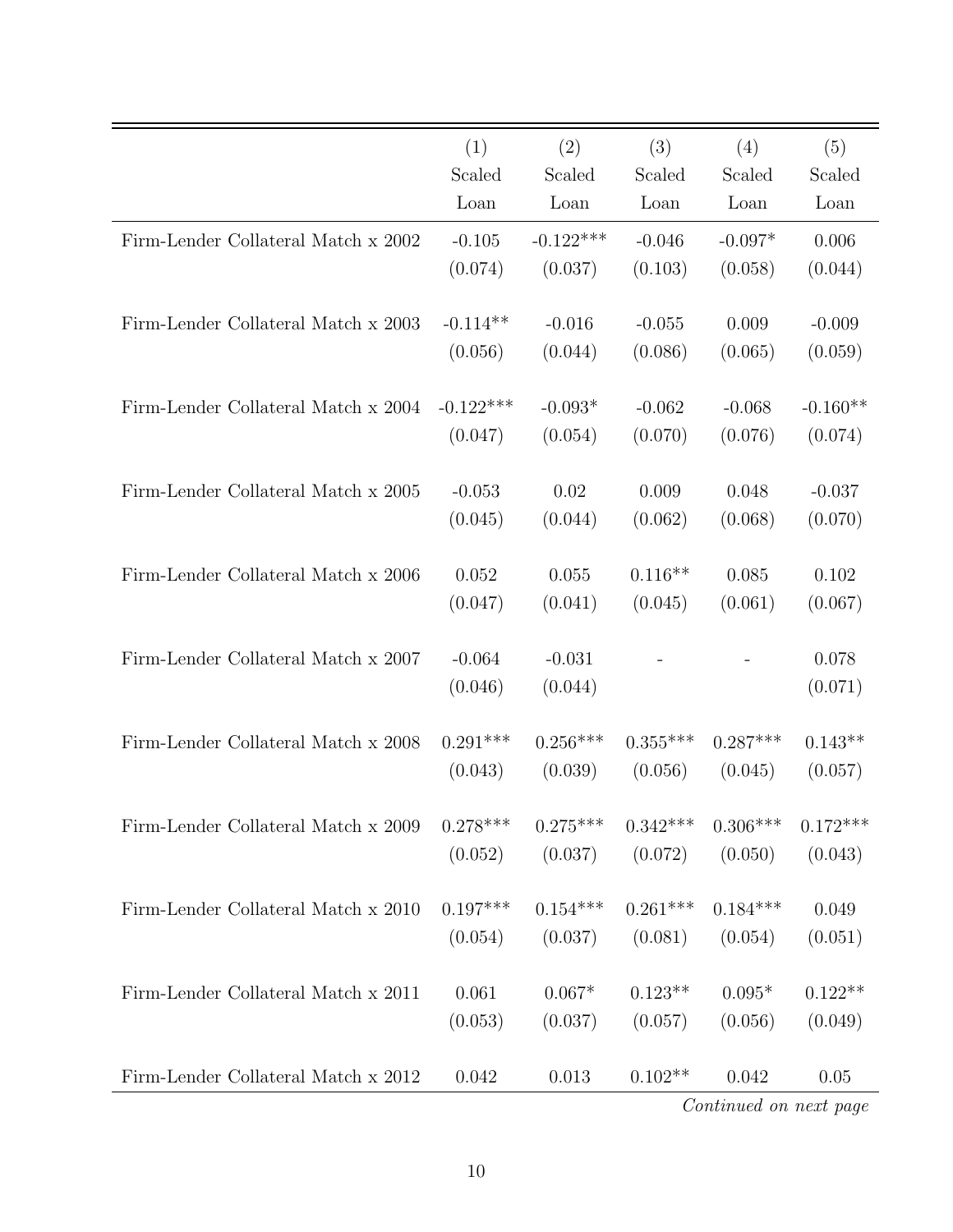|                                     | (1)         | (2)       | (3)         | (4)       | (5)         |
|-------------------------------------|-------------|-----------|-------------|-----------|-------------|
|                                     | Scaled      | Scaled    | Scaled      | Scaled    | Scaled      |
|                                     | Loan        | Loan      | Loan        | Loan      | Loan        |
|                                     | (0.048)     | (0.040)   | (0.047)     | (0.055)   | (0.049)     |
| Firm-Lender Collateral Match x 2013 | $0.101***$  | $0.077*$  | $0.160***$  | $0.105*$  | $0.101**$   |
|                                     | (0.038)     | (0.040)   | (0.053)     | (0.054)   | (0.051)     |
|                                     |             |           |             |           |             |
| Firm-Lender Collateral Match x 2014 | $0.112***$  | $0.098**$ | $0.170***$  | $0.124**$ | $0.127**$   |
|                                     | (0.037)     | (0.040)   | (0.052)     | (0.055)   | (0.050)     |
|                                     |             |           |             |           |             |
| Firm-Lender Collateral Match x 2015 | 0.038       | $-0.015$  | $0.095*$    | 0.012     | 0.011       |
|                                     | (0.032)     | (0.031)   | (0.050)     | (0.049)   | (0.051)     |
|                                     |             |           |             |           |             |
| Firm-Lender Collateral Match x 2016 | 0.019       | $-0.007$  | 0.075       | 0.018     | 0.017       |
|                                     | (0.033)     | (0.033)   | (0.051)     | (0.051)   | (0.056)     |
| Observations                        | 514000      | 514000    | 514000      | 514000    | 302000      |
| Firm FE                             | Y           | Y         | N           | N         | $\mathbf N$ |
| Lender FE                           | Y           | N         | N           | N         | Y           |
| Year FE                             | Y           | N         | Y           | N         | $\mathbf N$ |
| Lender x Year FE                    | $\mathbf N$ | Y         | N           | Y         | Y           |
| Firm x Lender FE                    | $\mathbf N$ | N         | Y           | Y         | $\mathbf N$ |
| Firm x Year FE                      | $\mathbf N$ | N         | $\mathbf N$ | N         | Y           |
| $R^2$                               | 0.141       | 0.244     | 0.16        | 0.264     | 0.541       |

Table IA1 – Continued from previous page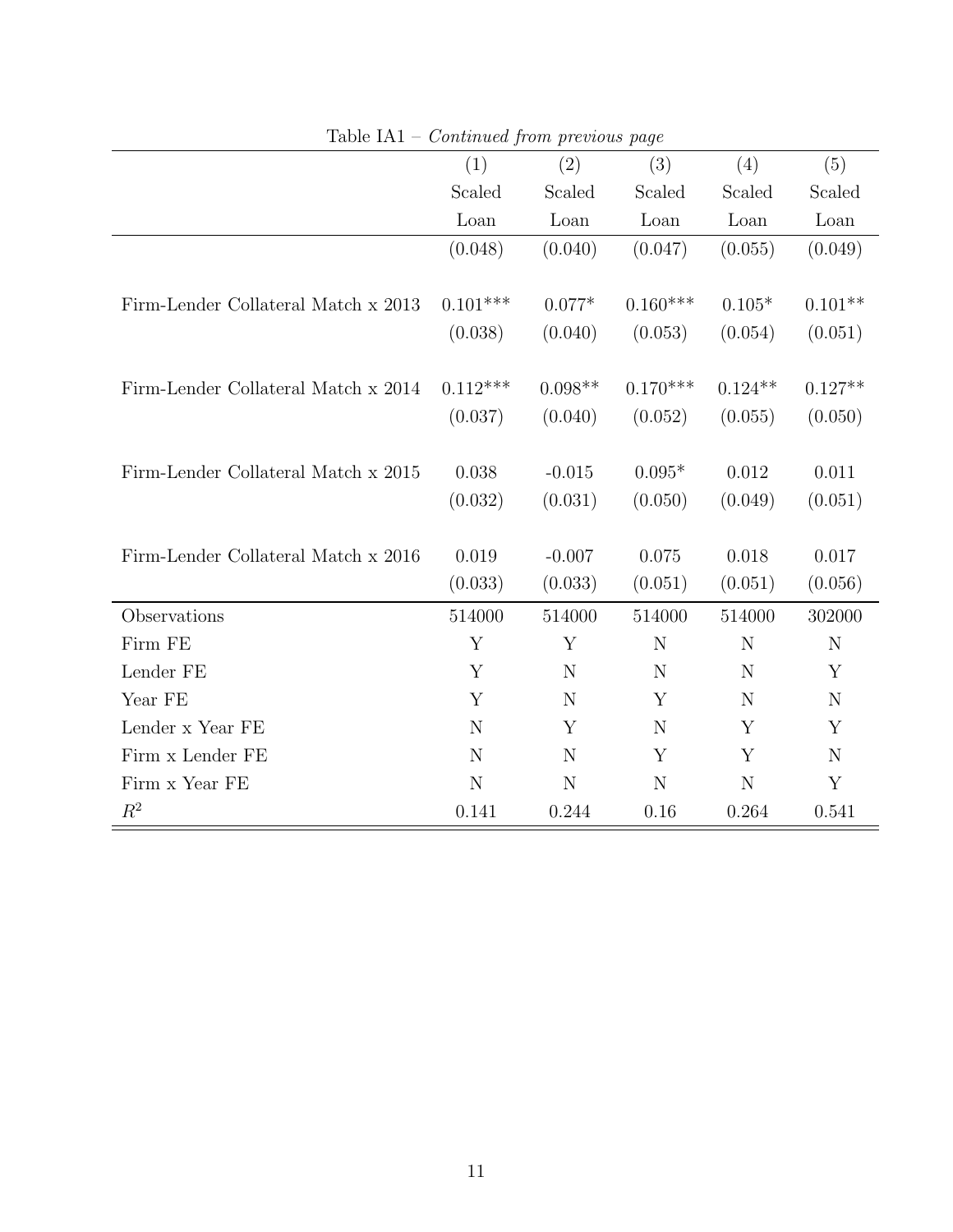This table studies the effect of collateral match on access to credit in the aftermath of the 2008 financial crisis. The sample consists of borrowers in Texas with a lending relationship between 2002-07.

$$
\mathbf{y}_{ft} = \alpha_f + \delta_t + \beta_t
$$
 Firm Collateral Match<sub>fl</sub> ×  $\mathbf{1}_t + \epsilon_{fci}$ 

where firm  $f$ , and year  $t$ . The dependent variable is an indicator that takes value of one if the firm is observed to have a loan in a given year from its pre-crisis relationship lenders, scaled by frequency of loans to the firm in the pre-crisis period. Firm Collateral Match is created as a weighted average of firm-lender collateral match values. Firm-lender collateral match captures the level of collateral specialization of each of the borrower's pre-crisis (2002-07) relationship lenders. Standard errors clustered at firm level.

|                              | (1)        | (2)        | (3)        |
|------------------------------|------------|------------|------------|
|                              | Scaled     | Scaled     | Scaled     |
|                              | Loan       | Loan       | Loan       |
| Firm Collateral Match x 2002 | $-0.033$   | $-0.001$   | 0.016      |
|                              | (0.030)    | (0.048)    | (0.051)    |
|                              |            |            |            |
| Firm Collateral Match x 2003 | $0.057*$   | $0.092*$   | $0.102*$   |
|                              | (0.034)    | (0.051)    | (0.055)    |
|                              |            |            |            |
| Firm Collateral Match x 2004 | $$-$0.015$ | 0.024      | 0.022      |
|                              | (0.034)    | (0.052)    | (0.057)    |
| Firm Collateral Match x 2005 | 0.05       | $0.093*$   | $0.109**$  |
|                              | (0.032)    | (0.049)    | (0.054)    |
|                              |            |            |            |
| Firm Collateral Match x 2006 | 0.033      | $0.082*$   | 0.081      |
|                              | (0.030)    | (0.045)    | (0.050)    |
|                              |            |            |            |
| Firm Collateral Match x 2007 | $-0.050*$  |            |            |
|                              | (0.029)    |            |            |
|                              |            |            |            |
| Firm Collateral Match x 2008 | $0.182***$ | $0.232***$ | $0.223***$ |
|                              | (0.026)    | (0.035)    | (0.038)    |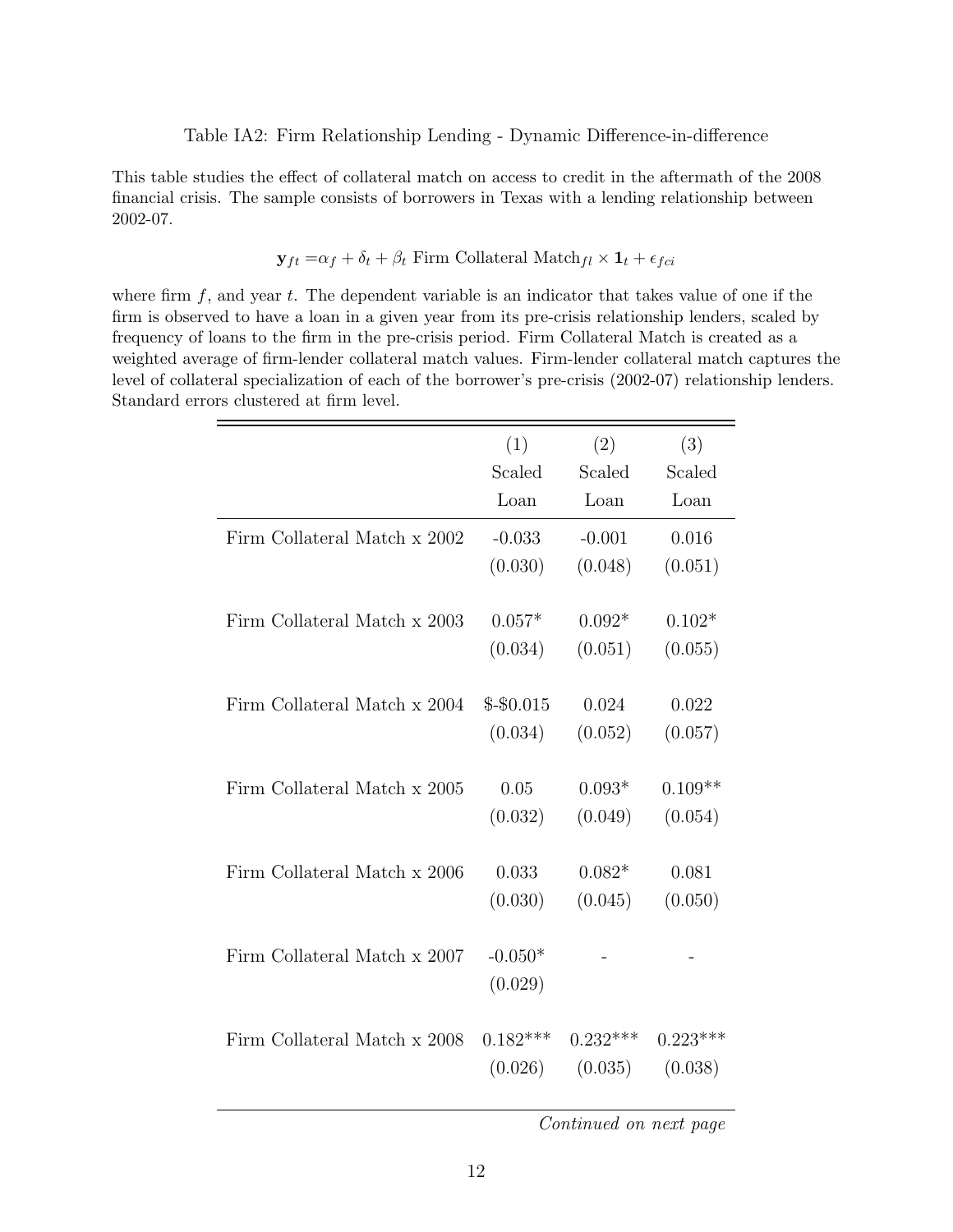|                              | (1)        | (2)                                                                                 | (3)     |
|------------------------------|------------|-------------------------------------------------------------------------------------|---------|
|                              |            | Scaled Scaled Scaled                                                                |         |
|                              |            | $\begin{tabular}{llll} \textbf{Loan} & \textbf{Loan} & \textbf{Loan} \end{tabular}$ |         |
| Firm Collateral Match x 2009 |            | $0.102***$ $0.152***$ $0.138***$                                                    |         |
|                              |            | $(0.022)$ $(0.035)$ $(0.037)$                                                       |         |
|                              |            |                                                                                     |         |
| Firm Collateral Match x 2010 | $0.114***$ | $0.162***$ $0.160***$                                                               |         |
|                              |            | $(0.023)$ $(0.035)$ $(0.038)$                                                       |         |
|                              |            |                                                                                     |         |
| Firm Collateral Match x 2011 |            | $0.102***$ $0.150***$ $0.144***$                                                    |         |
|                              |            | $(0.023)$ $(0.035)$ $(0.038)$                                                       |         |
|                              |            |                                                                                     |         |
| Firm Collateral Match x 2012 | $0.112***$ | $0.161***$ $0.161***$                                                               |         |
|                              |            | $(0.023)$ $(0.036)$ $(0.038)$                                                       |         |
|                              |            |                                                                                     |         |
| Firm Collateral Match x 2013 |            | $0.127***$ $0.181***$ $0.180***$                                                    |         |
|                              |            | $(0.023)$ $(0.036)$ $(0.038)$                                                       |         |
|                              |            |                                                                                     |         |
| Firm Collateral Match x 2014 |            | $0.136***$ $0.192***$ $0.184***$                                                    |         |
|                              |            | $(0.023)$ $(0.035)$ $(0.038)$                                                       |         |
|                              |            |                                                                                     |         |
| Firm Collateral Match x 2015 |            | $0.084***$ $0.139***$ $0.134***$                                                    |         |
|                              |            | $(0.021)$ $(0.035)$ $(0.038)$                                                       |         |
|                              |            |                                                                                     |         |
| Firm Collateral Match x 2016 | $0.078***$ | $0.133***$ $0.121***$                                                               |         |
|                              | (0.021)    | (0.035)                                                                             | (0.038) |
|                              |            |                                                                                     |         |
| Observations                 | 309000     | 309000                                                                              | 309000  |
| Firm FE                      | N          | Y                                                                                   | Y       |
| Year FE                      | Υ          | Υ                                                                                   | N       |
| County x Industry x Year FE  | N          | N                                                                                   | Y       |
| $R^2$                        | 0.145      | 0.213                                                                               | 0.29    |
|                              |            |                                                                                     |         |

Table IA2 – Continued from previous page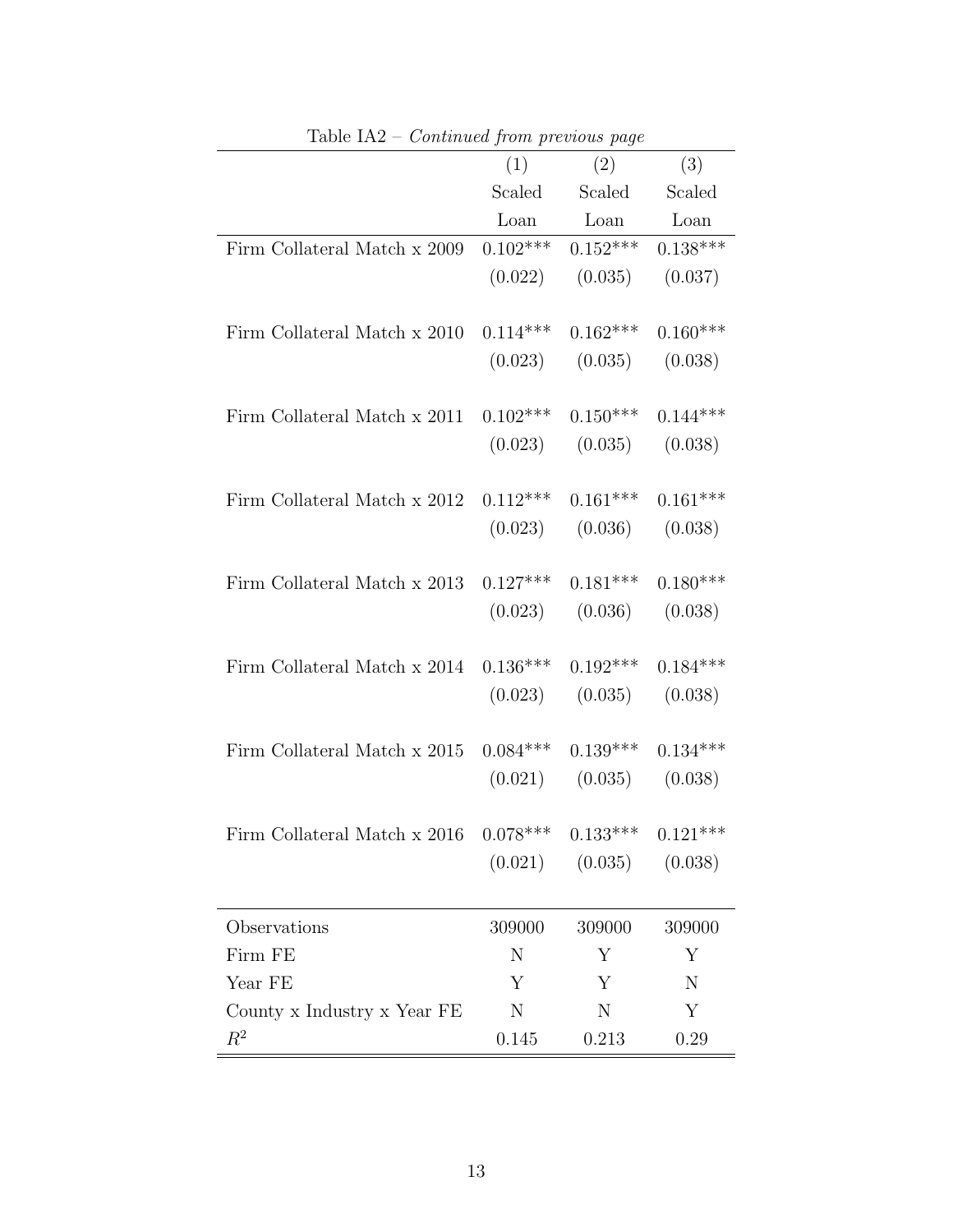This table studies the effect of collateral match on access to credit in the aftermath of the 2008 financial crisis. The sample consists of borrowers in Texas with a lending relationship between 2002-07.

$$
\mathbf{y}_{ft} = \alpha_f + \delta_t + \beta_t
$$
 Firm Collateral Match<sub>fl</sub> ×  $\mathbf{1}_t + \epsilon_{fci}$ 

where firm  $f$ , and year  $t$ . The dependent variable is an indicator that takes value of one if the firm is observed to have a loan in a given year, scaled by frequency of loans to the firm in the pre-crisis period. Firm Collateral Match is created as a weighted average of firm-lender collateral match values. Firm-lender collateral match captures the level of collateral specialization of each of the borrower's pre-crisis (2002-07) relationship lenders. Standard errors clustered at firm level.

|                              | (1)        | (2)                    | (3)        |
|------------------------------|------------|------------------------|------------|
|                              | Scaled     | Scaled                 | Scaled     |
|                              | Loan       | Loan                   | Loan       |
| Firm Collateral Match x 2002 | $-0.029$   | 0.015                  | 0.024      |
|                              | (0.032)    | (0.050)                | (0.053)    |
|                              |            |                        |            |
| Firm Collateral Match x 2003 | $0.058*$   | $0.108**$              | $0.109*$   |
|                              | (0.034)    | (0.052)                | (0.056)    |
|                              |            |                        |            |
| Firm Collateral Match x 2004 | $-0.011$   | 0.036                  | 0.034      |
|                              | (0.034)    | (0.052)                | (0.057)    |
|                              |            |                        |            |
| Firm Collateral Match x 2005 | 0.049      | $0.092*$               | $0.114**$  |
|                              | (0.032)    | (0.049)                | (0.054)    |
|                              |            |                        |            |
| Firm Collateral Match x 2006 | 0.034      | $0.082*$               | 0.08       |
|                              | (0.029)    | (0.045)                | (0.050)    |
| Firm Collateral Match x 2007 | $-0.050*$  |                        |            |
|                              | (0.029)    |                        |            |
|                              |            |                        |            |
| Firm Collateral Match x 2008 | $0.087***$ | $0.138***$             | $0.108***$ |
|                              | (0.031)    | (0.038)                | (0.041)    |
|                              |            |                        |            |
| Firm Collateral Match x 2009 | $0.123***$ | $0.173***$             | $0.144***$ |
|                              |            | Continued on next page |            |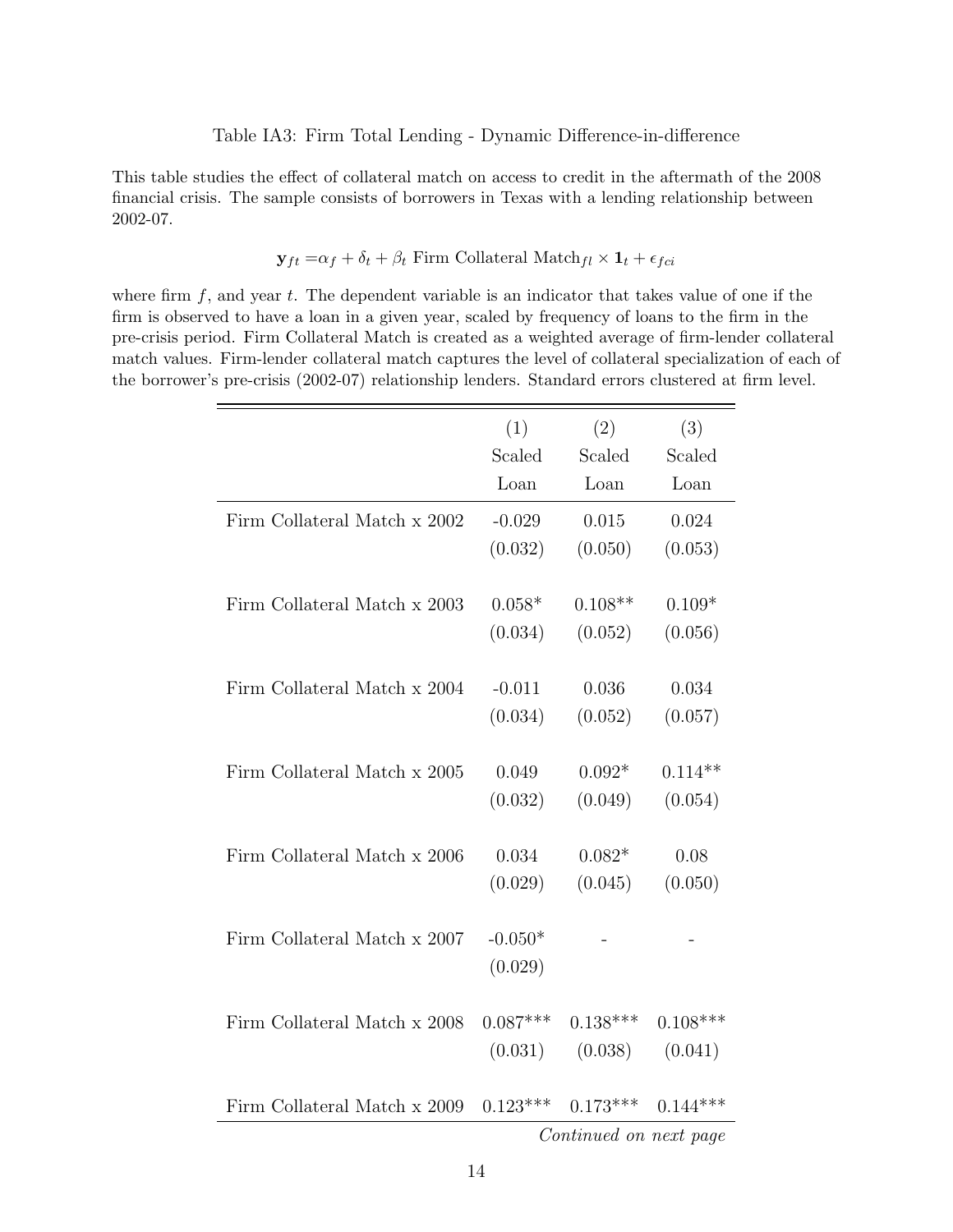|                              | (1)        | (2)                   | (3)                 |
|------------------------------|------------|-----------------------|---------------------|
|                              | Scaled     | Scaled                | Scaled              |
|                              | Loan       | Loan                  | Loan                |
|                              | (0.030)    | (0.039)               | (0.042)             |
|                              |            |                       |                     |
| Firm Collateral Match x 2010 | $0.080***$ | $0.129***$ $0.121***$ |                     |
|                              | (0.030)    |                       | $(0.040)$ $(0.042)$ |
|                              |            |                       |                     |
| Firm Collateral Match x 2011 | 0.046      | $0.095**$             | $0.094**$           |
|                              | (0.031)    |                       | $(0.040)$ $(0.043)$ |
|                              |            |                       |                     |
| Firm Collateral Match x 2012 | $0.085***$ | $0.134***$            | $0.146***$          |
|                              | (0.032)    |                       | $(0.041)$ $(0.043)$ |
|                              |            |                       |                     |
| Firm Collateral Match x 2013 | $0.128***$ | $0.183***$            | $0.159***$          |
|                              | (0.033)    |                       | $(0.042)$ $(0.044)$ |
|                              |            |                       |                     |
| Firm Collateral Match x 2014 | $0.072**$  | $0.131***$            | $0.107**$           |
|                              | (0.033)    |                       | $(0.041)$ $(0.044)$ |
|                              |            |                       |                     |
| Firm Collateral Match x 2015 | 0.01       | $0.071*$              | 0.047               |
|                              | (0.033)    | (0.043)               | (0.045)             |
|                              |            |                       |                     |
| Firm Collateral Match x 2016 | 0.031      | $0.094**$             | 0.068               |
|                              | (0.033)    | (0.042)               | (0.044)             |
|                              |            |                       |                     |
| Observations                 | 309000     | 309000                | 309000              |
| Firm FE                      | N          | Y                     | Y                   |
| Year FE                      | Υ          | Y                     | N                   |
| County x Industry x Year FE  | N          | N                     | Y                   |
| $R^2$                        | 0.061      | 0.16                  | 0.24                |

Table IA3 – Continued from previous page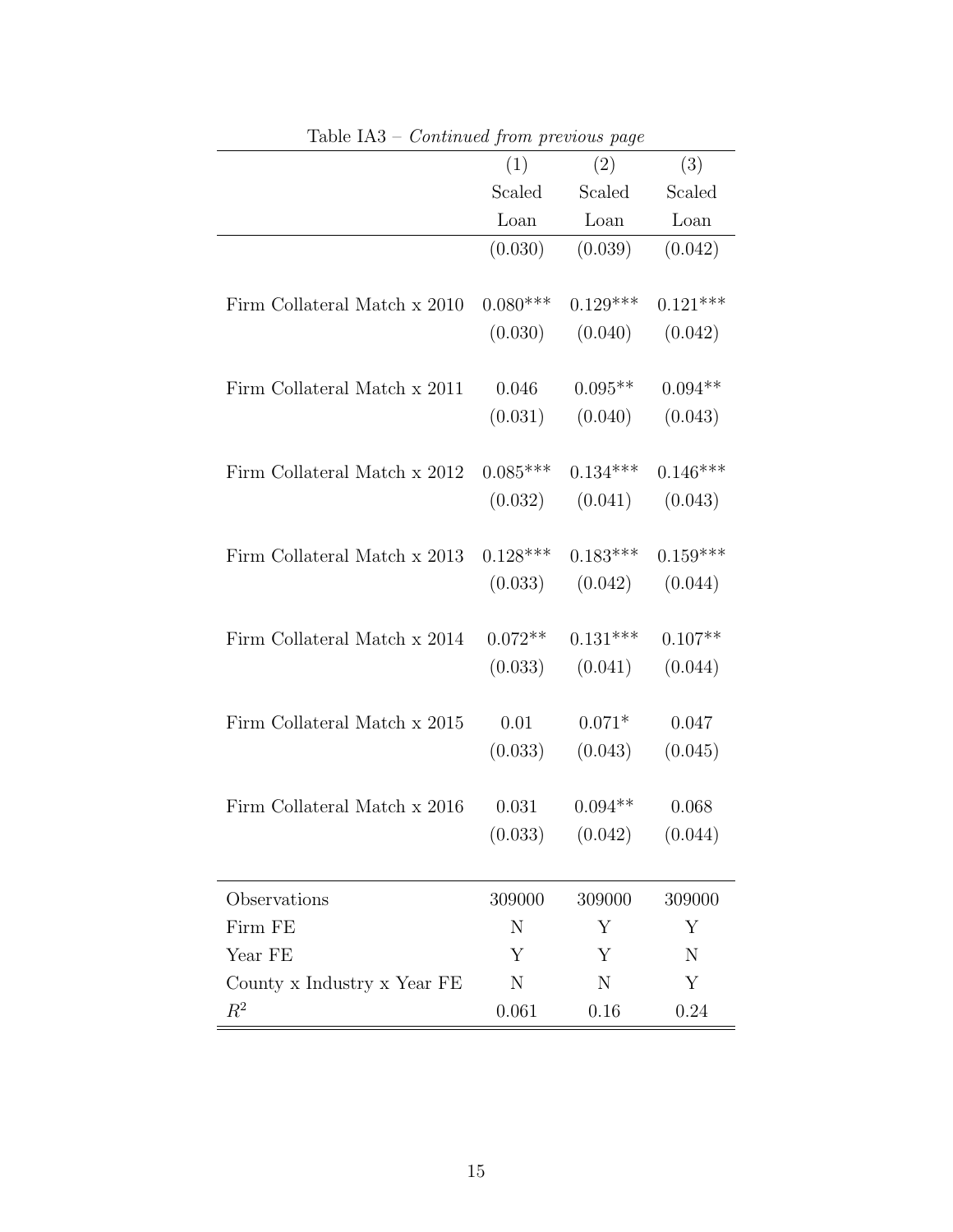#### Table IA4: Distress Lending

This table examines the interaction between lender specialization and bank capitalization on access to credit around the 2008 financial crisis. The sample consists of borrower-lender pairs in Texas with a lending relationship between 2002-07. Sample is restricted to loans made by banks (commercial bank, nonbank-subsidiary of bank holding company, or a credit union). Regression takes the following form:

$$
\mathbf{y}_{flt} = \alpha_{fl} + \delta_t + \beta_{1t}
$$
 Firm-Lender Collateral Match $_{fl} \times \mathbf{1}_t +$  $\beta_{2t}$  Firm-Lender Collateral Match $_{fl} \times \mathbf{1}_t \times$  Low Cap $_l + \epsilon_{fci}$ 

for firm  $f$ , lender  $l$  and year  $t$ . The dependent variable is an indicator that takes value of one if the firm-lender pair is observed to have a loan in a given year, scaled by frequency of loans between the pair in the pre-crisis period. Firm-Lender Collateral Match Quality captures the level of collateral specialization of the lender in the borrower's collateral, and is measured based on pre-crisis (2002-07) loans between the borrower and lender. Low Cap takes a value of 1 for banks with below median Tier-1 Capital Ratio in 2006. Regression includes firm, lender, and year fixed effects.  $\mathbf{1}_t$  takes value 1 in year t and is zero otherwise.

|                                     | (1)                    | (2)            |
|-------------------------------------|------------------------|----------------|
|                                     | Scaled                 | Scaled         |
|                                     | Loan                   | Loan           |
|                                     |                        |                |
| Firm-Lender Collateral Match x 2002 | $-0.442$               | $-0.374$       |
|                                     | (0.465)                | (0.697)        |
|                                     |                        |                |
| Firm-Lender Collateral Match x 2003 | $-0.572**$             | $-0.505$       |
|                                     | (0.288)                | (0.524)        |
|                                     |                        |                |
| Firm-Lender Collateral Match x 2004 | $-0.207$               | $-0.137$       |
|                                     | (0.218)                | (0.353)        |
|                                     |                        |                |
| Firm-Lender Collateral Match x 2005 | 0.041                  | 0.116          |
|                                     | (0.253)                | (0.286)        |
|                                     |                        |                |
| Firm-Lender Collateral Match x 2006 | 0.076                  | 0.151          |
|                                     | (0.328)                | (0.178)        |
|                                     |                        |                |
| Firm-Lender Collateral Match x 2007 | $-0.077$               | $\overline{0}$ |
|                                     | (0.299)                |                |
|                                     | Continued on next page |                |

16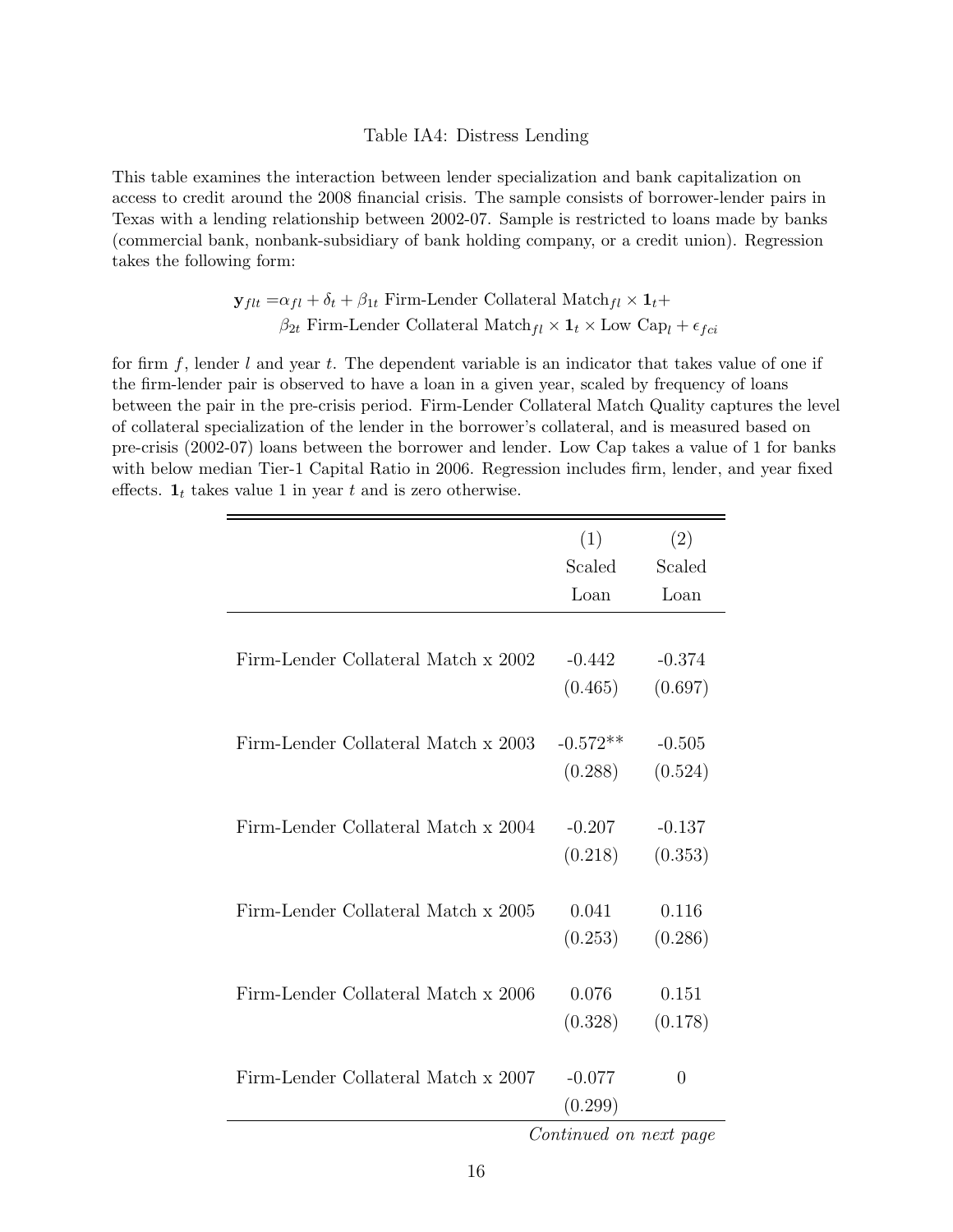| $\mu$ able $\mu$ – Continued from previous page | (1)        | (2)              |
|-------------------------------------------------|------------|------------------|
|                                                 | Scaled     | Scaled           |
|                                                 | Loan       | Loan             |
|                                                 |            |                  |
| Firm-Lender Collateral Match x 2008             | $0.827***$ | $0.904***$       |
|                                                 | (0.198)    | (0.280)          |
|                                                 |            |                  |
| Firm-Lender Collateral Match x 2009             | $0.643**$  | $0.720*$         |
|                                                 | (0.252)    | (0.409)          |
|                                                 |            |                  |
| Firm-Lender Collateral Match x 2010             | 0.255      | 0.333            |
|                                                 | (0.304)    | (0.536)          |
|                                                 |            |                  |
| Firm-Lender Collateral Match x 2011             | $-0.253$   | $-0.177$         |
|                                                 | (0.181)    | (0.249)          |
| Firm-Lender Collateral Match x 2012             | $-0.011$   |                  |
|                                                 | (0.197)    | 0.066<br>(0.246) |
|                                                 |            |                  |
| Firm-Lender Collateral Match x 2013             | $0.493**$  | $0.567*$         |
|                                                 | (0.193)    | (0.322)          |
|                                                 |            |                  |
| Firm-Lender Collateral Match x 2014             | $0.509***$ | $0.579*$         |
|                                                 | (0.187)    | (0.321)          |
|                                                 |            |                  |
| Firm-Lender Collateral Match x 2015             | 0.093      | 0.162            |
|                                                 | (0.124)    | (0.296)          |
|                                                 |            |                  |
| Firm-Lender Collateral Match x 2016             | 0.157      | 0.225            |
|                                                 | (0.136)    | (0.302)          |
|                                                 |            |                  |
| Collateral Match x Low Cap x 2002               | $-0.21$    | $-0.431$         |
|                                                 | (0.238)    | (0.326)          |

Table  $IA4 - Centinued$  from previous page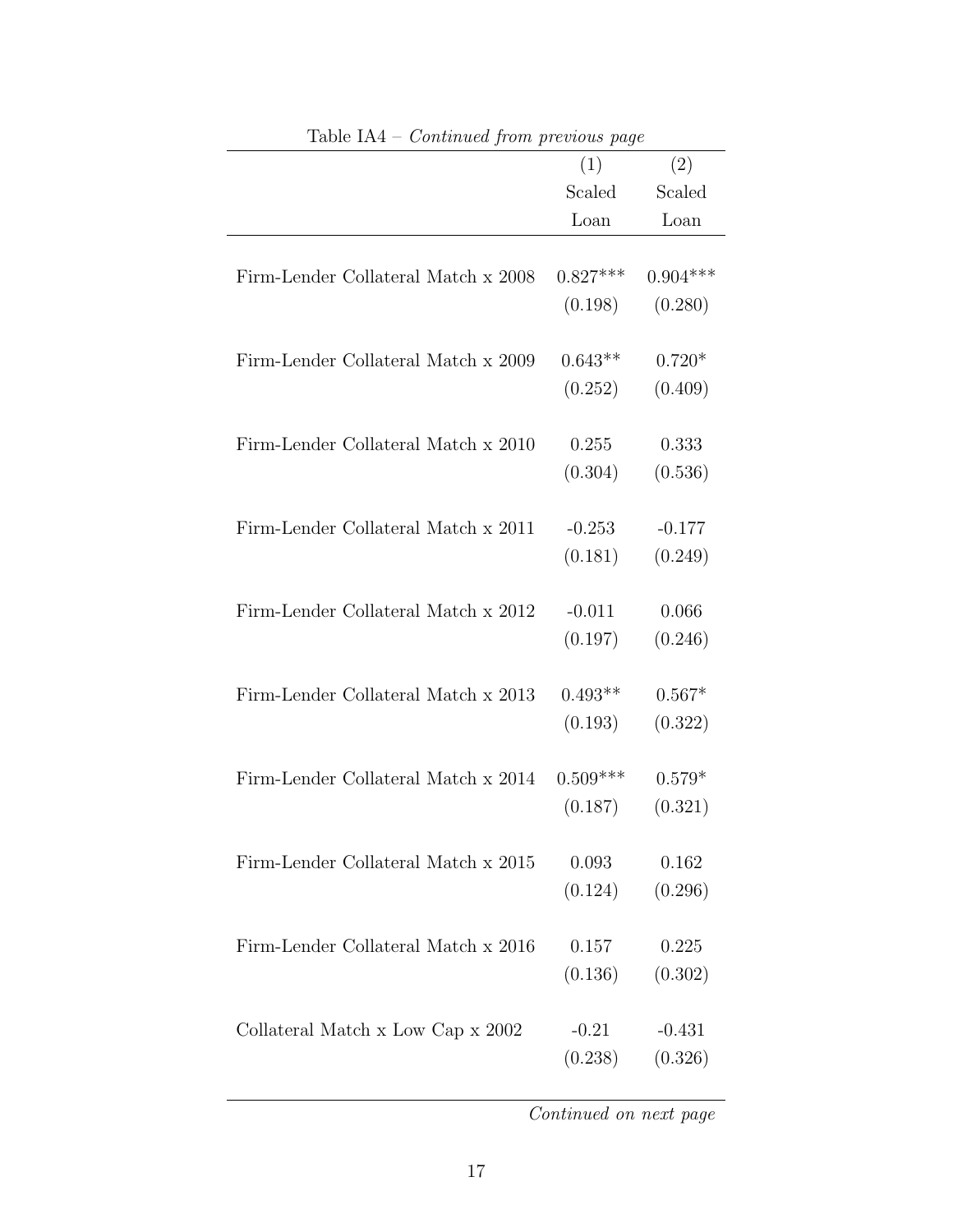| таріс 1714<br>Continued from previous page |                        |                          |
|--------------------------------------------|------------------------|--------------------------|
|                                            | (1)                    | (2)                      |
|                                            | Scaled                 | Scaled                   |
|                                            | Loan                   | $\mathop{\mathrm{Loan}}$ |
| Collateral Match x Low Cap x 2003          | $-0.399***$            | $-0.621**$               |
|                                            | (0.145)                | (0.245)                  |
|                                            |                        |                          |
| Collateral Match x Low Cap x 2004          | $-0.039$               | $-0.26$                  |
|                                            | (0.116)                | (0.176)                  |
|                                            |                        |                          |
| Collateral Match x Low Cap x 2005          | 0.112                  | $-0.106$                 |
|                                            | (0.132)                | (0.152)                  |
|                                            |                        |                          |
| Collateral Match x Low Cap x 2006          | 0.068                  | $-0.15$                  |
|                                            | (0.164)                | (0.109)                  |
|                                            |                        |                          |
| Collateral Match x Low Cap x 2007          | 0.217                  | $\overline{0}$           |
|                                            | (0.150)                |                          |
|                                            |                        |                          |
| Collateral Match x Low Cap x 2008          | $0.305**$              | 0.089                    |
|                                            | (0.121)                | (0.148)                  |
|                                            |                        |                          |
| Collateral Match x Low Cap x 2009          | 0.103                  | $-0.114$                 |
|                                            | (0.141)                | (0.200)                  |
|                                            |                        |                          |
| Collateral Match x Low Cap x 2010          | $-0.049$               | $-0.265$                 |
|                                            | $(0.162)$ $(0.254)$    |                          |
|                                            |                        |                          |
| Collateral Match x Low Cap x 2011          | $-0.181$               | $-0.398**$               |
|                                            |                        | $(0.133)$ $(0.168)$      |
|                                            |                        |                          |
| Collateral Match x Low Cap x 2012          | 0.030                  | $-0.187$                 |
|                                            | (0.111)                | (0.135)                  |
|                                            |                        |                          |
| Collateral Match x Low Cap x 2013          | $0.251**$              | 0.032                    |
|                                            | Continued on next page |                          |

| Table $IA4$ – <i>Continued from previous page</i> |  |  |
|---------------------------------------------------|--|--|
|                                                   |  |  |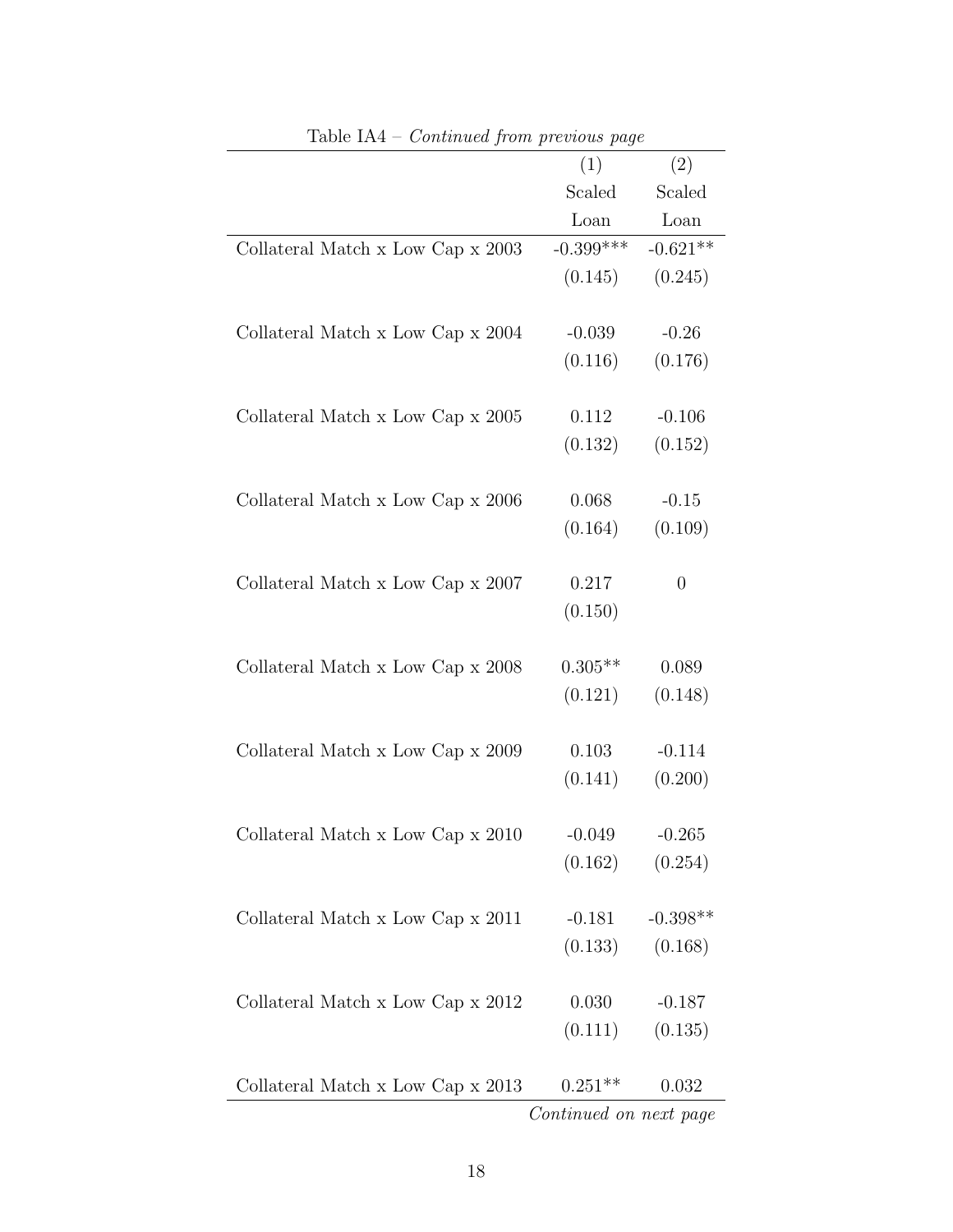| TANIC ITH<br>Continued from previous page |           |             |
|-------------------------------------------|-----------|-------------|
|                                           | (1)       | (2)         |
|                                           | Scaled    | Scaled      |
|                                           | Loan      | Loan        |
|                                           | (0.109)   | (0.161)     |
|                                           |           |             |
| Collateral Match x Low Cap x 2014         | $0.273**$ | 0.053       |
|                                           | (0.106)   | (0.160)     |
|                                           |           |             |
| Collateral Match x Low Cap x 2015         | 0.124     | $-0.096$    |
|                                           | (0.079)   | (0.147)     |
|                                           |           |             |
| Collateral Match x Low Cap x 2016         | 0.134     | $-0.086$    |
|                                           | (0.085)   | (0.150)     |
|                                           |           |             |
| Observations                              | 242000    | 242000      |
| Firm FE                                   | Y         | N           |
| Lender FE                                 | Y         | $\mathbf N$ |
| Year FE                                   | Y         | Y           |
| Lender x Year FE                          | N         | N           |
| Firm x Lender FE                          | N         | Y           |
| $R^2$                                     | 0.18      | 0.189       |

Table IA4 – Continued from previous page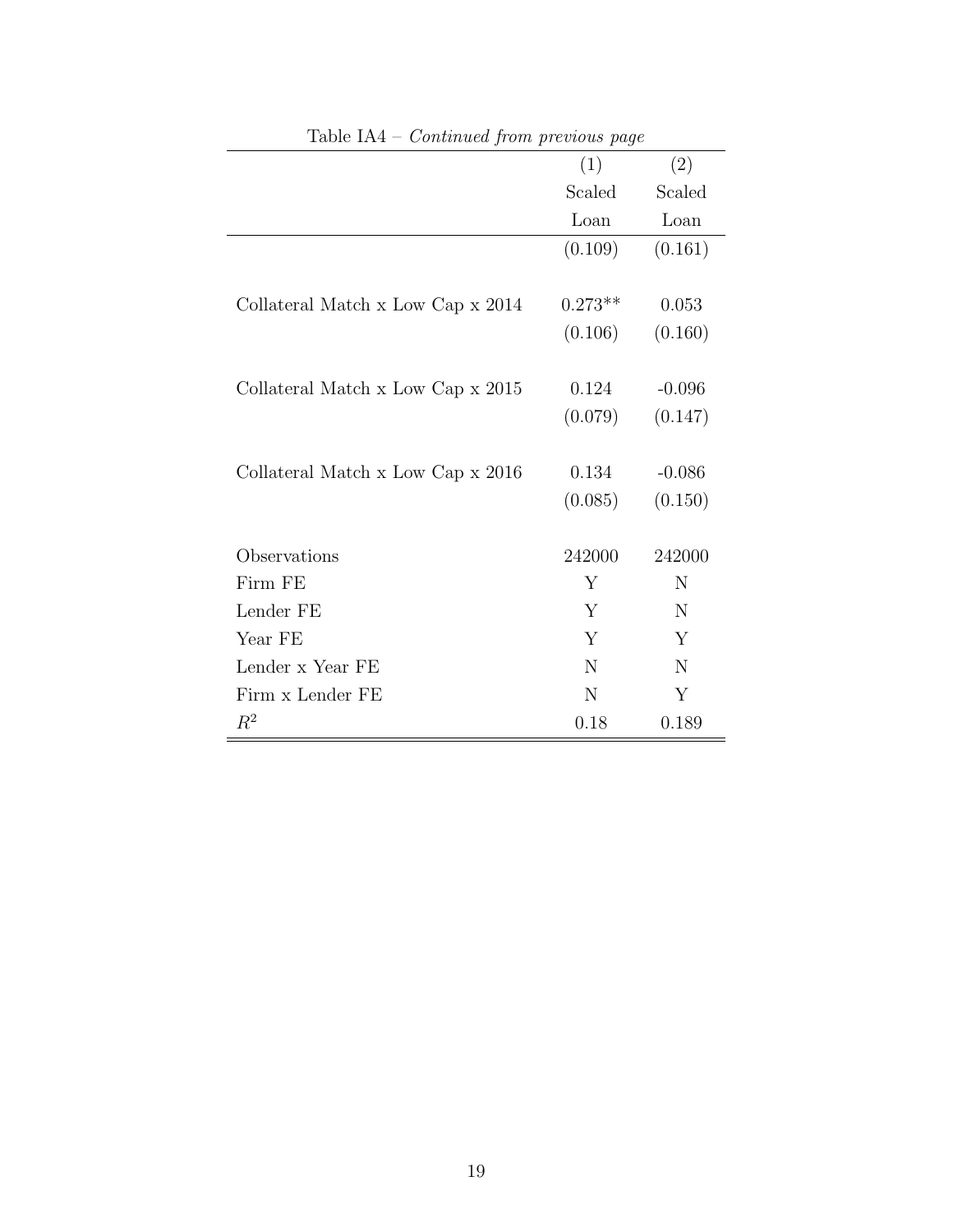#### Table IA5: Employment Results - Dynamic Diff-in-diff

This table examines the effect of collateral match on employment at the firm level. Sample is restricted to firms with a loan between 2002-07. Dependent variable is the employment of the firm as of March scaled by the average employment of the firm in the pre-crisis period (2002-07). Similarity is measured based on real assets pledged by the firm between 2002 and 2007. Regression is at the firm level.

|                        | (1)        | (2)        | (3)        |
|------------------------|------------|------------|------------|
|                        | Scaled     | Scaled     | Scaled     |
|                        | Employment | Employment | Employment |
|                        |            |            |            |
| Firm Similarity x 2001 | $-0.099$   | $-0.149**$ | $-0.082$   |
|                        | (0.077)    | (0.073)    | (0.071)    |
| Firm Similarity x 2002 | $-0.023$   | $-0.056$   | $-0.027$   |
|                        | (0.052)    | (0.054)    | (0.052)    |
|                        |            |            |            |
| Firm Similarity x 2003 | $-0.038$   | $-0.021$   | $-0.020$   |
|                        | (0.053)    | (0.050)    | (0.046)    |
| Firm Similarity x 2004 | $-0.003$   | 0.022      | $-0.009$   |
|                        | (0.057)    | (0.047)    | (0.056)    |
| Firm Similarity x 2005 | $0.083**$  | 0.062      | $0.111**$  |
|                        | (0.039)    | (0.038)    | (0.044)    |
| Firm Similarity x 2006 | 0.040      | 0.004      | 0.072      |
|                        | (0.062)    | (0.072)    | (0.058)    |
| Firm Similarity x 2007 | 0.052      | $0.177**$  | 0.107      |
|                        | (0.087)    | (0.075)    | (0.089)    |
| Firm Similarity x 2008 | $0.233**$  | $0.363***$ | $0.318***$ |
|                        | (0.118)    | (0.092)    | (0.086)    |
| Firm Similarity x 2009 | $0.358***$ | $0.332***$ | $0.373***$ |

| Scaled Employment <sub>fcit</sub> = $\alpha + \beta_t$ Firm Similarity <sub>f</sub> $\times$ 1 <sub>t</sub> + $\beta_2 X_f + \gamma_{cit} + \epsilon_{fci}$ |  |  |
|-------------------------------------------------------------------------------------------------------------------------------------------------------------|--|--|
|-------------------------------------------------------------------------------------------------------------------------------------------------------------|--|--|